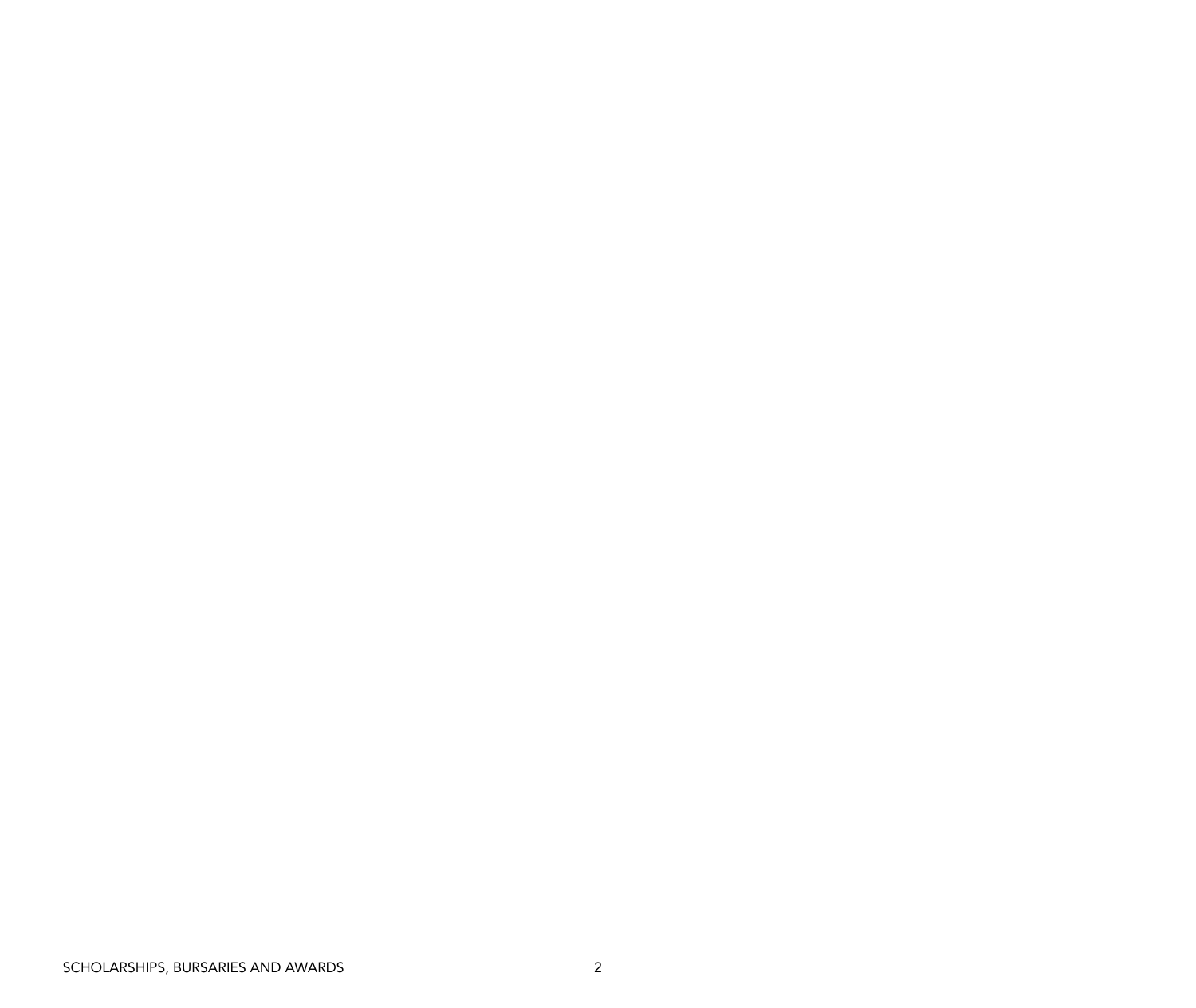### TABLE OF CONTENTS

| Entrance Scholarships<br>Scholarships, Awards and Bursaries |  |
|-------------------------------------------------------------|--|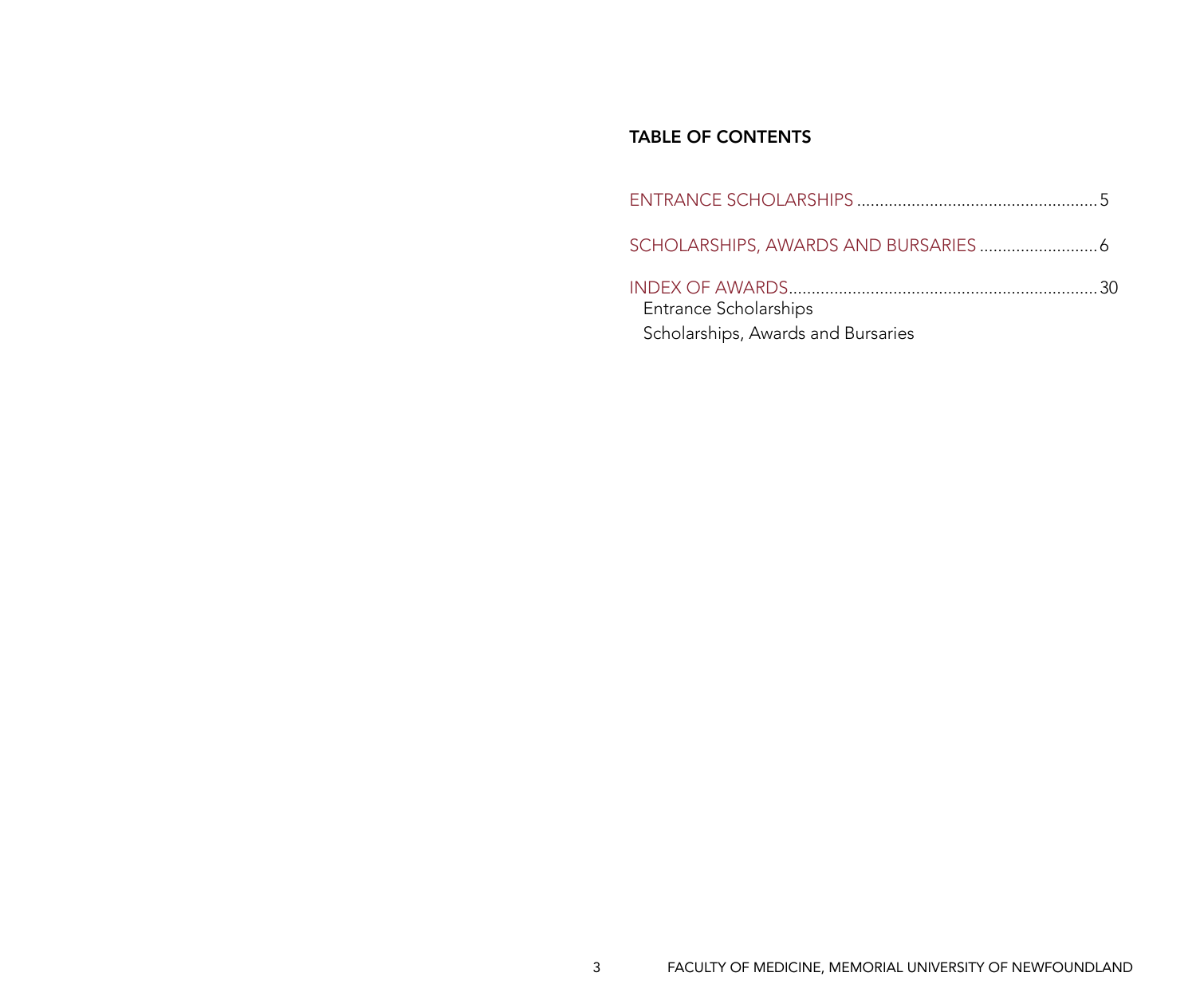Students in the Faculty of Medicine at Memorial University of Newfoundland (MUN) are eligible to receive a wide range of scholarships, bursaries and awards. Many of these have been established in honour of past students. Others are offered by professional associations such as the Newfoundland and Labrador Medical Association. We are pleased to present this booklet which provides a brief overview of the scholarships, bursaries and awards and how they are awarded. We would like to take this opportunity to offer our sincere thanks to those who have contributed to the support and encouragement of medical education in our province by establishing and maintaining these awards.

Award recipients are selected by the Dean's Committee on Scholarships, Bursaries and Awards at the end of Phase II, III and IV. Selections are based on criteria established by the donors such as academic excellence, financial need and participation in student activities. Many scholarships are only made available to students in specific years of medical study.

A scholarship is based on academic performance. Students who fail one or more courses will not be eligible for scholarships. A bursary is based primarily on financial need and other conditions of the bursary. An Award is offered to recognize special achievements in a particular area.

Some scholarships are available by application or nomination only. Where this is the case, application procedures are outlined in the award description provided in this booklet. In addition, all undergraduate students are usually notified by e-mail when these scholarships are open to applicants. Application forms can then be picked up in the Office of Student Affairs.

Occasionally, awards from outside of the university are made available to students at MUN. Again, students are usually notified of these awards through e-mail or through notices posted on the bulletin boards outside the student locker rooms.

Various types of awards are available to students of Memorial University of Newfoundland. If you would like access to information on these, and other post-secondary scholarships, bursaries and awards visit the MUN Scholarships Office website or you can find the information in the University Calendar under Scholarships, Bursaries and Awards.

For more information regarding scholarships, bursaries and awards, students are encouraged to contact Mary Dray, (709 864 6300) in the Office of Student Affairs, Room M2M118, Medical Education Centre.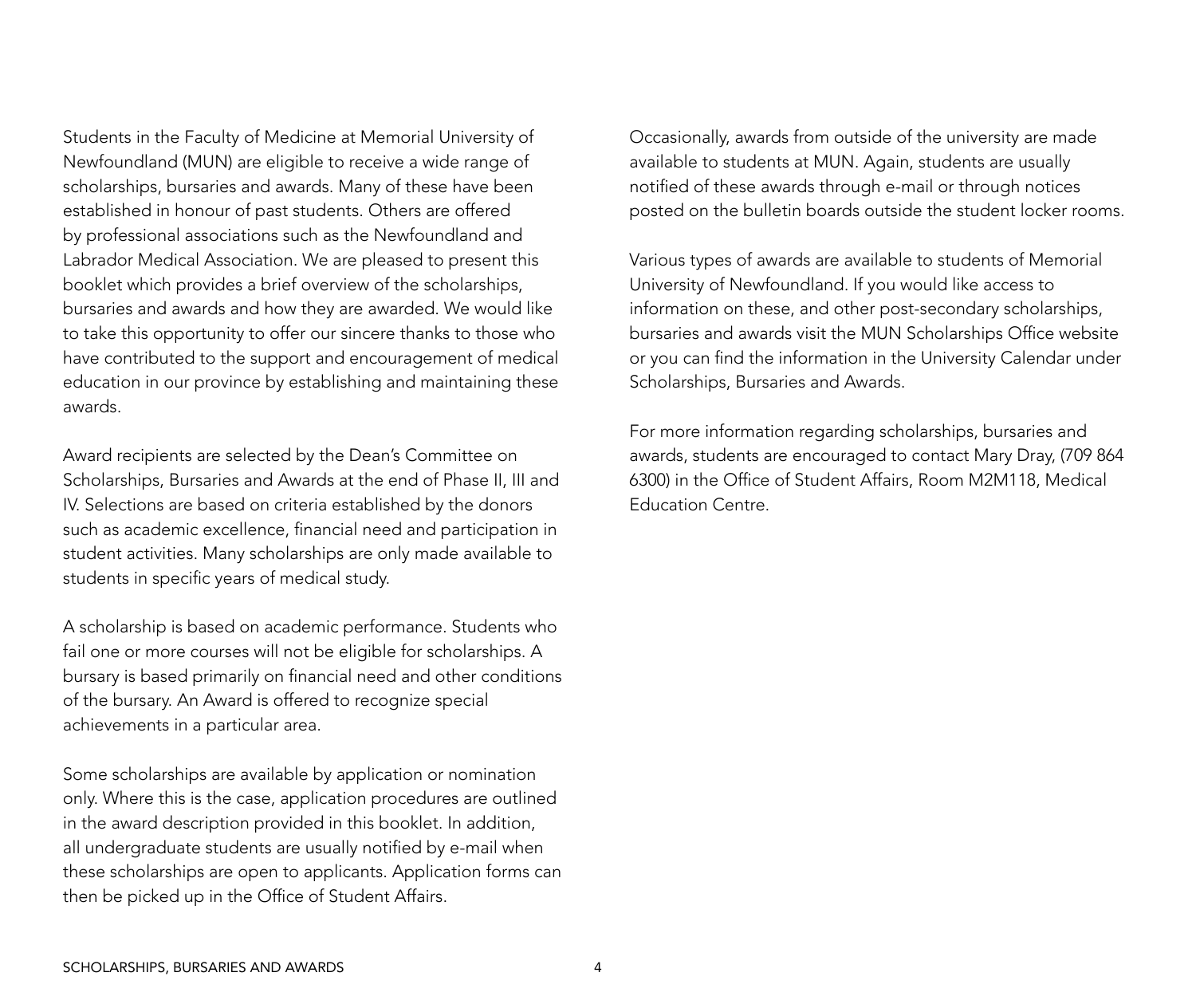## ENTRANCE SCHOLARSHIPS

### The Dr. Sharon Coffey Memorial Bursary (By application)

This bursary has been established in memory of Dr. Sharon Coffey, graduate of Memorial University's Faculty of Medicine Class of 1982. The bursary will be valued at a portion of the income on the endowment and will be awarded annually. Eligible students will be enrolled in their first year of Undergraduate Medical Education at the Faculty of Medicine and would have graduated from a high school in Newfoundland and Labrador. The recipient must have demonstrated financial need and must meet the minimum academic requirements for a bursary as defined by the University. The bursary will be awarded by the Senate Committee on Undergraduate Scholarships, Bursaries and Awards, acting on the recommendation of the Dean of Medicine's Advisory Committee on Scholarships, Bursaries and Awards.

### The Dr. Peter and Mrs. Deborah Collingwood SCHOLARSHIP IN MEDICINE

This scholarship has been established through a generous gift from Dr. Peter and Mrs. Deborah (Templeton) Collingwood. Valued at a portion of the income on the investment, the scholarship will be awarded to students who are citizens of Canada and residents of Newfoundland and Labrador, who are entering their first year of the MD Program in the Faculty of Medicine and meet the criteria of scholarship standing as defined by the Faculty of Medicine. They are renewable for four years provided the candidates maintain scholarship standing. It will be awarded by the Senate Committee on Undergraduate Scholarships, Bursaries and Awards, on the recommendation of the Dean, Faculty of Medicine.

### The Dr. Abdalla M. Hanna Memorial Bursary in Medicine (By application)

Named in memory of Dr. Abdalla M. Hanna, a well known surgeon in St. John's, this bursary is awarded to a student entering the first year of the doctor of medicine program who is a resident of Newfoundland and Labrador and who has demonstrated financial need. Valued at a portion of the income on the endowment, the bursary is awarded by the Senate Committee on Undergraduate Scholarships, Bursaries and Awards, on the recommendation of the Dean of Medicine's Advisory Committee on Scholarships, Bursaries and Awards.

#### Dr. Kevin Keough Medical Entrance Scholarship

This scholarship has been established through a generous donation by Dr. Ming Jarm Lau, MUNMed Class of 1982. The scholarship is named after Dr. Kevin Keough who was the supervisor of Dr. Ming Jarm Lau for his Master's Thesis in Biochemistry (1978). Dr. Kevin Keough should be remembered as a Professor who believes in bringing out the best in his students and mentees. He has done this by his own example of forever challenging himself and by taking his mentees' best interests to heart. This prestigious entrance scholarship will be awarded annually to an academically outstanding (minimum scholarship standing) student upon entry to first year studies in the Faculty of Medicine. The scholarship is awarded by the Senate Committee on Undergraduate Scholarships, Bursaries and Awards, based on the recommendation of the Dean, Faculty of Medicine.

### The Gordon Mercer Rural Medicine Bursary (By application)

Named for the Founding Officer for Student Affairs in the Faculty of Medicine (1972), this bursary is awarded to a student entering first year of the doctor of medicine degree program who is from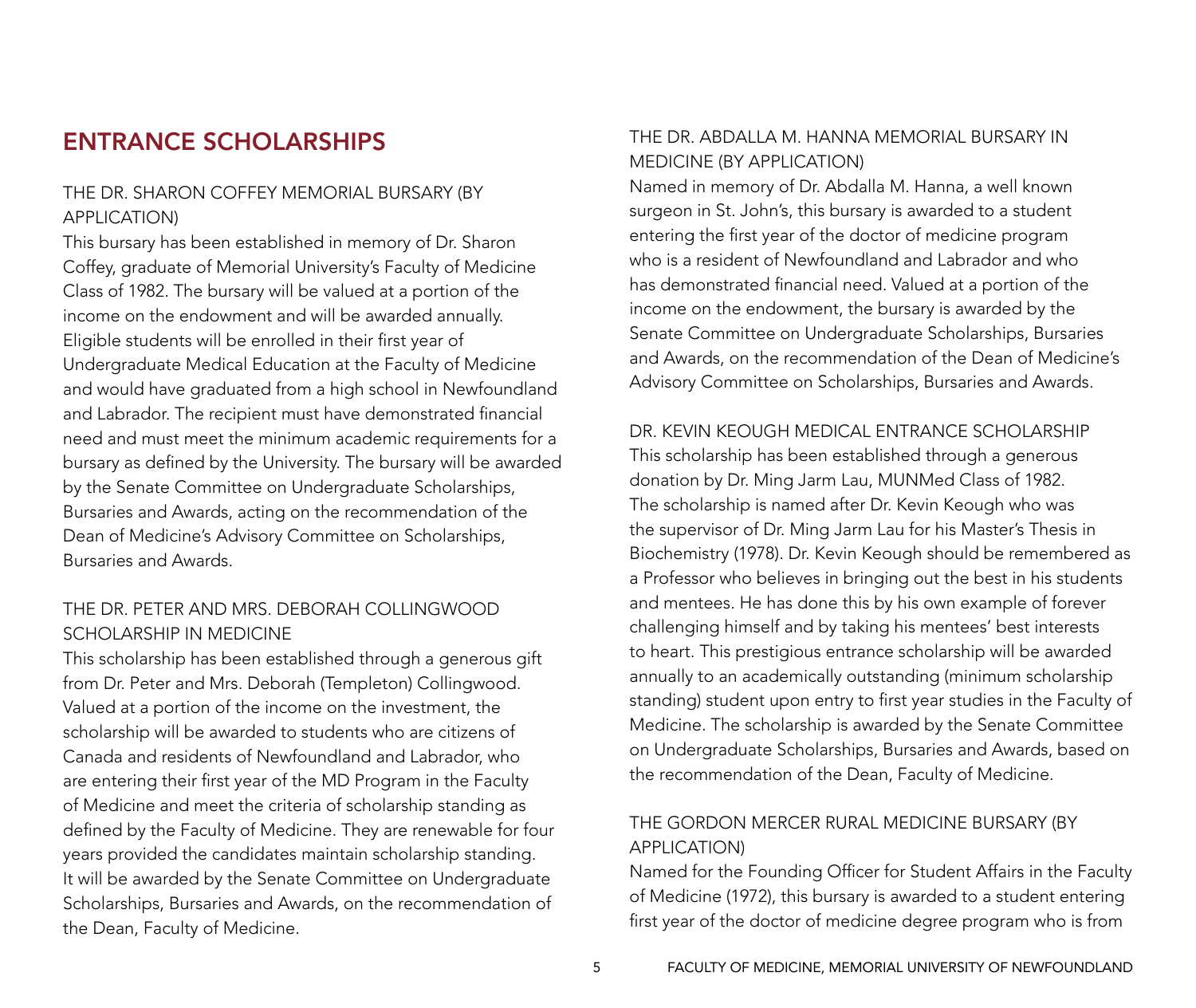a rural community (as defined by the university) in Newfoundland and Labrador and who has demonstrated financial need. Valued at a portion of the income on the endowment, the bursary is awarded by the Senate Committee on Undergraduate Scholarships, Bursaries and Awards, on the recommendation of the Dean of Medicine's Advisory Committee on Scholarships, Bursaries and Awards.

### The Darshan (Beeji) Wadhwa Memorial Scholarship in Medicine

This scholarship was established by generous donations from family to cherish and honor the memory of Darshan (Beeji) Wadhwa. Born in India in 1914, Beeji could only attend primary schooling but that was enough for her to appreciate the value of education. She became the driving force for professional education of all her children and her grandchildren. This scholarship is established by the family for her unwavering commitment to support academic excellence. Valued at a portion of the income on the endowment, it will be awarded annually to a student entering the first year of the doctor of medicine degree program. The recipient must demonstrate a strong academic background as well as meet the minimum academic requirements for a scholarship as defined by Memorial University of Newfoundland. This scholarship will be awarded by the Senate Committee on Undergraduate Scholarships, Bursaries and Awards on the recommendation of the Dean of Medicine's Advisory Committee on Scholarships, Bursaries and Awards.

## SCHOLARSHIPS, AWARDS AND **BURSARIES**

### DR. BRIAN GERARD ADAMS MEMORIAL BURSARY FUND (By application)

This bursary has been established by the friends and family of Dr. Brian Gerard Adams, in his memory. The bursary, valued at \$500.00, is available by application on the completion of second year medical studies. The recipient must be in good academic standing and demonstrate financial need. The bursary is made by the Senate Committee on Undergraduate Scholarships, Bursaries and Awards, acting on the recommendation of the Dean of Medicine's Advisory Committee on Scholarships, Bursaries and Awards.

### THE ALCOHOL AND DRUG DEPENDENCY COMMISSION COMMEMORATIVE AWARDS

These awards have been established to commemorate the Alcohol and Drug Dependency Commission (1982 – 1992). In an effort to promote the pursuit of addictions studies in various disciplines, it is hoped that recipients will pursue careers in addiction-related fields. Up to three awards, valued at \$750.00 each, are available annually and open to students who have completed a major or published paper at the undergraduate or graduate level or are completing an Honors Dissertation on addictions issues. It will be awarded on a rotating basis to students in Pharmacy, Nursing, Medicine and Social Work with a Faculty or School receiving only one award in any given scholarship year. These awards will be granted by the Senate Committee on Undergraduate Scholarships, Bursaries and Awards upon recommendation of the Dean/Director/Head of the respective Faculty or School.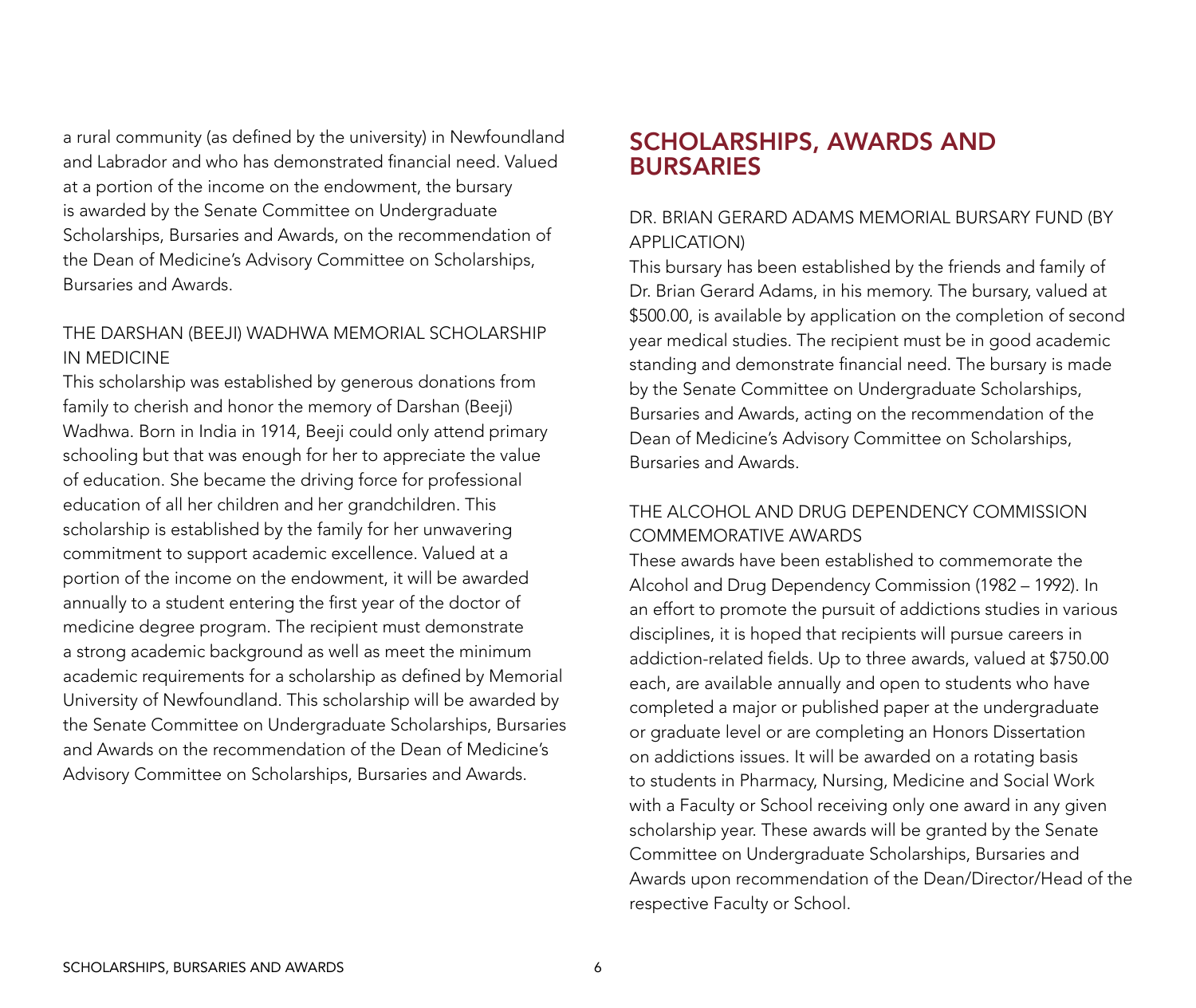### THE DR. ANDREW BAGBY MEMORIAL PHOTOGRAPHY AWARD (By Application)

This photography award has been established in memory of Dr. Andrew Bagby, graduate of Memorial University's Faculty of Medicine of 2000 by his friends and classmates. The award will be valued at a portion of the income on the endowment and will be awarded annually. Applicants are asked to submit an original 8 x 10 B&W or colour photograph to the Office of Student Affairs. The deadline is May 30 each year. All photo entries will be judged by a panel. The winning photo will be announced prior to the end of the academic year in Medicine. The successful applicant will also have the honor of having their photo framed and permanently displayed in our medical school. The collage of photos in this collection beautifies our school and ensures that Andrew's legacy and spirit live on. They also serve as an inspiration for others to take the time to appreciate the world around them. The award will be administered by the Dean of Medicine's Advisory Committee on Scholarships, Bursaries and Awards. The Office of Student Affairs, Medicine will assist in the choice of an appropriate candidate.

#### THE DR. ANDREW BAGBY SCHOLARSHIP (By Application)

The Latrobe Area Hospital Charitable Foundation and the Latrobe Area Family Practice Residency, in cooperation with Mr. and Mrs. David Bagby, are honoured to announce the Dr. Andrew Bagby Family Medicine Scholarship. This award is available to a student who is between first and second, or second and third year of medical school and will give a student the opportunity to participate in a 4-week Family Medicine experience in Latrobe, Pennsylvania. The recipient will be housed free-of-charge within easy walking distance of the hospital, and will also receive a noon meal daily. A stipend will

be awarded. Only one scholarship will be awarded each year. Only students who have a genuine interest in Family Medicine need apply.

### THE DR. ANDREW BAGBY AND SON ZACHARY ANDREW MEMORIAL BURSARY (By application)

This bursary was initiated in memory of Dr. Andrew Bagby and his son Zachary by David and Kathleen Bagby, parents of Andrew. The recipient must have an engaging demeanor and must relate with ease to people at all levels, as this was a unique characteristic of Dr. Bagby. Valued at a portion of the income on the endowment, it will be awarded annually to the graduating MD student who best demonstrates the qualities Andrew embodied: a positive caring attitude, a sense of camaraderie, passion for life, supportive of others with a genuine concern for, and a desire to, impact positively on the lives of his/her classmates. The recipient must have demonstrated financial need as well as meet the minimum academic requirements for a bursary. This bursary will be awarded by the Senate Committee on Undergraduate Scholarships, Bursaries and Awards on the recommendation of the Dean of Medicine's Advisory Committee on Scholarships, Bursaries and Awards.

### THE SANDRA BANNER STUDENT AWARD FOR LEADERSHIP CaRMS (Canadian Resident Matching Service)

Was established in 1970 to provide a transparent and fair process to match medical trainees with residency positions through Canada. CaRMS has earned international recognition for the high standards of its programs and services. Sandra Banner became the Executive Director and Chief Executive Officer of CaRMS in 1986, and she has been instrumental in the growth and development of CaRMS. Sandra Banner has a passion for medical education and is a strong advocate for the voice of the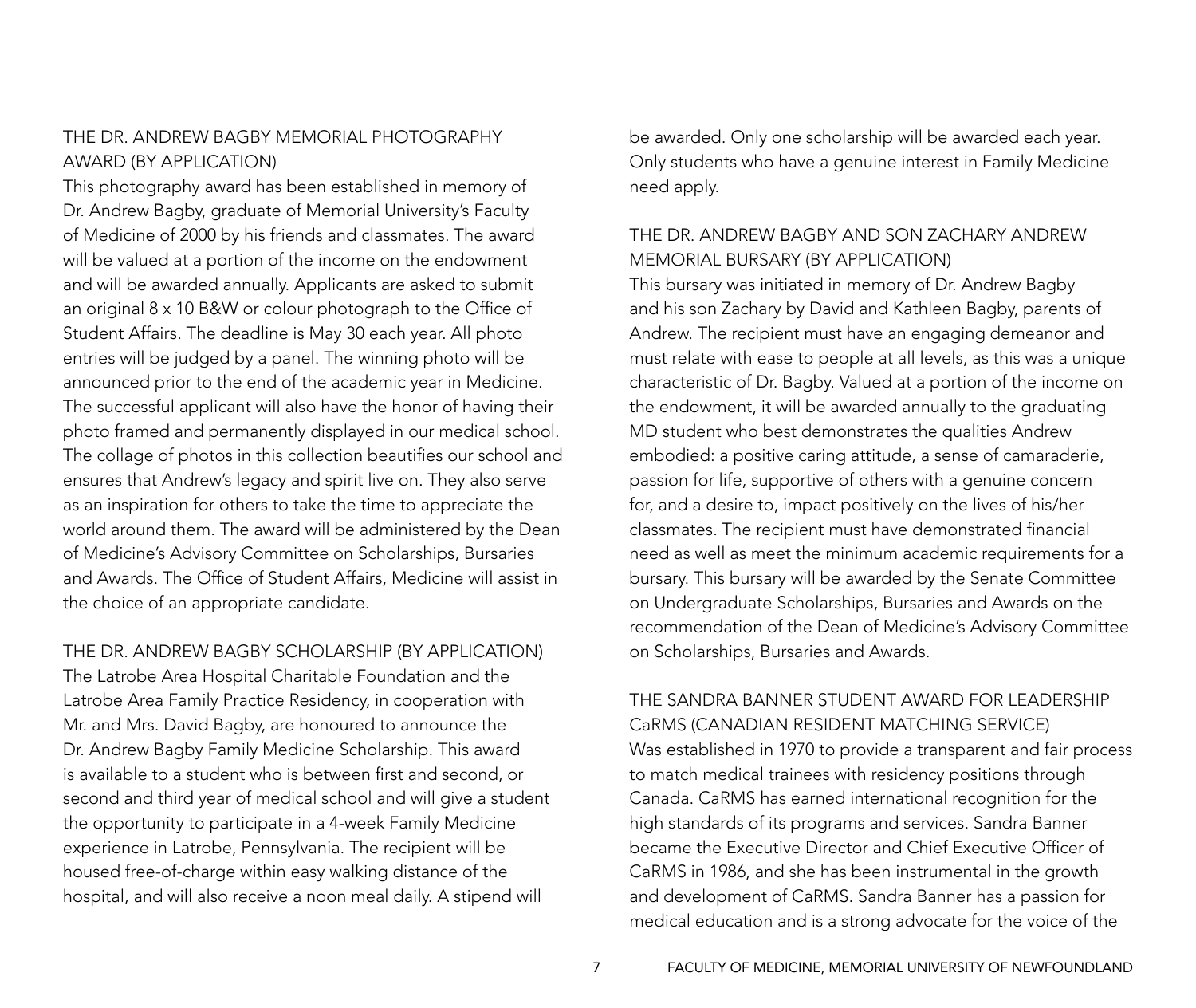students in matters that have an impact on their careers and life plans.

One of the key governance characteristics of CaRMS is the participation of medical trainees, both undergraduate and postgraduate, as directors. The quality of the student leaders is exceptional as they participate in the Board and Board subcommittees of CaRMS. Recognizing this excellence, and in honour of the 25 years of leadership Sandra Banner has provided to CaRMS, the Board of Directors is establishing the Sandra Banner Award for Leadership. The Board of Directors has valued this award at \$5,000.

The purpose of this annual award is to encourage the development of future leaders in medicine. The award will be given to medical students or residents who have demonstrated interest in/aptitude for leadership.

This award of up to \$5,000 will be provided annually to undergraduate or postgraduate medical trainees to further their leadership development. The award can be used for leadership conferences (including registration, travel, and accommodation), formal leadership education at an accredited educational institution, or for a leadership elective (with defined leadership development goals).

The award will normally be presented at the annual Canadian Conference on Medical Education or at another suitable time/ location as determined by the Awards Committee.

Closing date for receipt of completed applications is December 15, 17:00 ET of each year. Late applications will not be considered.

For information on how to apply for this award please visit carms. ca or drop by the Student Affairs Office.

### THE ERIKA BARTLETT MEMORIAL BURSARY (This bursary is awarded every second year (by application))

This bursary is the result of an endowment to the University funded by donations from family and friends of the Bartlett family, as well as students, staff and faculty members of the Faculty of Medicine. This bursary is valued at a portion of the annual accrued interest on the endowment and is available to a staff member and a medical student in alternate years. The Erika Bartlett Bursary is administered by the Senate Committee on Undergraduate Scholarships, Bursaries and Awards and awarded on the basis of a recommendation from the Dean, Faculty of Medicine. Applications are available at the Office of Student Affairs, Faculty of Medicine.

Selection Criteria: To be eligible a student must be registered in the fourth year of medical studies and be matched to a postgraduate program in Oncology (Medicine/Surgery/ Radiology). If a student is not matched to an Oncology program then the recipient will be chosen at the discretion of the selection committee.

#### Dr. William Bavington Rural/Community Visit Award

This award is provided by the Division of Community Health and Humanities, Faculty of Medicine, Memorial University of Newfoundland, in honour of Dr. William Bavington. Dr. Bavington joined the Division of Community Health and Humanities after working for many years in rural general practice and rural community health both internationally and in Newfoundland and Labrador. He brought with him an interest in continuing and enhancing the education of medical students in community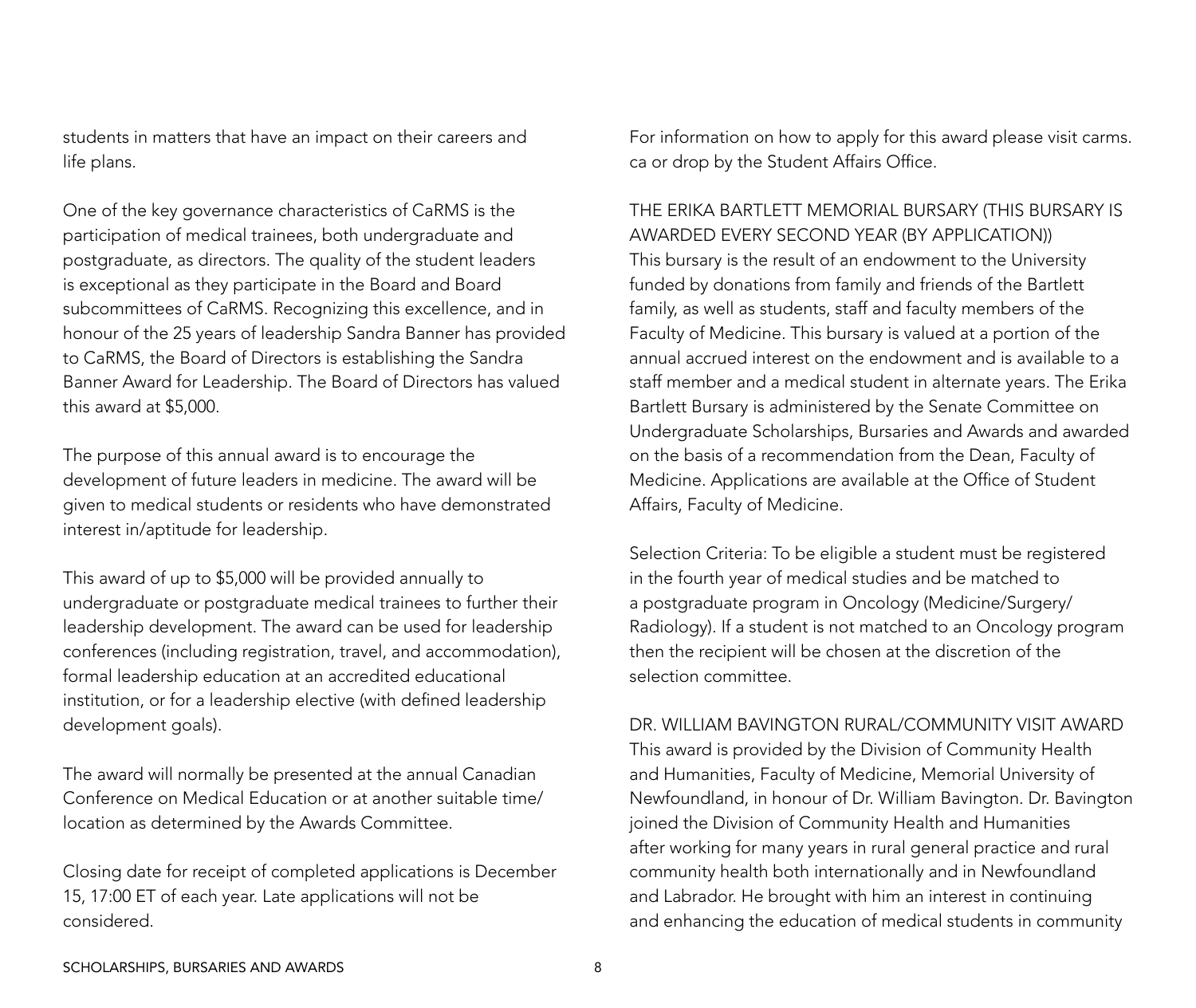health generally and rural community health in particular through field experiences such as the rural community visit. Dr. Bavington was also the Chair of the first Rural Medical Education Sub-Committee (RUMEC) (1995-2001). Valued at \$500, the award will be granted annually to a student who has completed the Community Health and Humanities rural/community visit report during the first year of the doctor of medicine degree program. All rural/community visit reports, concerning the two week rural community visit, will be considered. Reports will be judged on the basis of originality, scientific merit, presentation and overall contribution to rural community health. Recipient recommendations will be accepted by the Associate Dean, Community Health and Humanities. The recipient must meet the minimum academic requirements for an award as defined by the University. This award will be granted by the Senate Committee on Undergraduate Scholarships, Bursaries and Awards on the recommendation of the Dean of Medicine's Advisory Committee on Scholarships, Bursaries and Awards.

#### THE GINA D. BLUNDON MEMORIAL AWARD

This award was established in memory of Gina Doreen Blundon, of Carbonear, Newfoundland, who passed away suddenly on May 18, 2001. Gina was a member of the Memorial University Faculty of Medicine Class of 2004, and her classmates, family and friends wish to honour her spirit through the establishment of this award. Valued at a portion of the income from the endowment, it will be awarded annually, to an undergraduate medical education student in the Faculty of Medicine, following a nomination process. Nominations of this award can be made by any member of the health care team who has had interactions with medical students. The recipient must have a positive, caring attitude and have contributed to the quality of student life in addition to meeting the minimum academic requirements

for an award as defined by Memorial University. This award will be granted by the Senate Committee on Undergraduate Scholarships, Bursaries and Awards on the recommendation of the Dean of Medicine's Advisory Committee on Scholarships, Bursaries and Awards.

### CANADIAN NATIONAL MEDICAL STUDENT RESEARCH SYMPOSIUM

This two and one-half day event held at the University of Manitoba promotes interaction between medical and basic science trainees engaged in discovery, translational, clinical and population health research among participants from all Canadian Medical Schools. This symposium is open to all students enrolled in the MD Program. Selection will be made by the Student Affairs Office.

#### THE DONALD CANT ESSAY AWARD (By Essay)

Valued at a portion of the income on the endowment, the Donald Cant Essay Award will be granted to a student for researching and writing an original essay, suitable for publication, on some aspect of the History of Medicine. The award is open to any student enrolled in the doctor of medicine program. The award is made by the Senate Committee on Undergraduate Scholarships, Bursaries and Awards acting on the recommendation of the Dean of Medicine's Advisory Committee on Scholarships, Bursaries and Awards.

#### CENTENARY OF RESPONSIBLE GOVERNMENT SCHOLARSHIP

To be awarded annually to the most outstanding student in the first year class. This scholarship will be awarded by the Senate Committee on Undergraduate Scholarships, Bursaries and Awards on the basis of a recommendation from the Dean, Faculty of Medicine.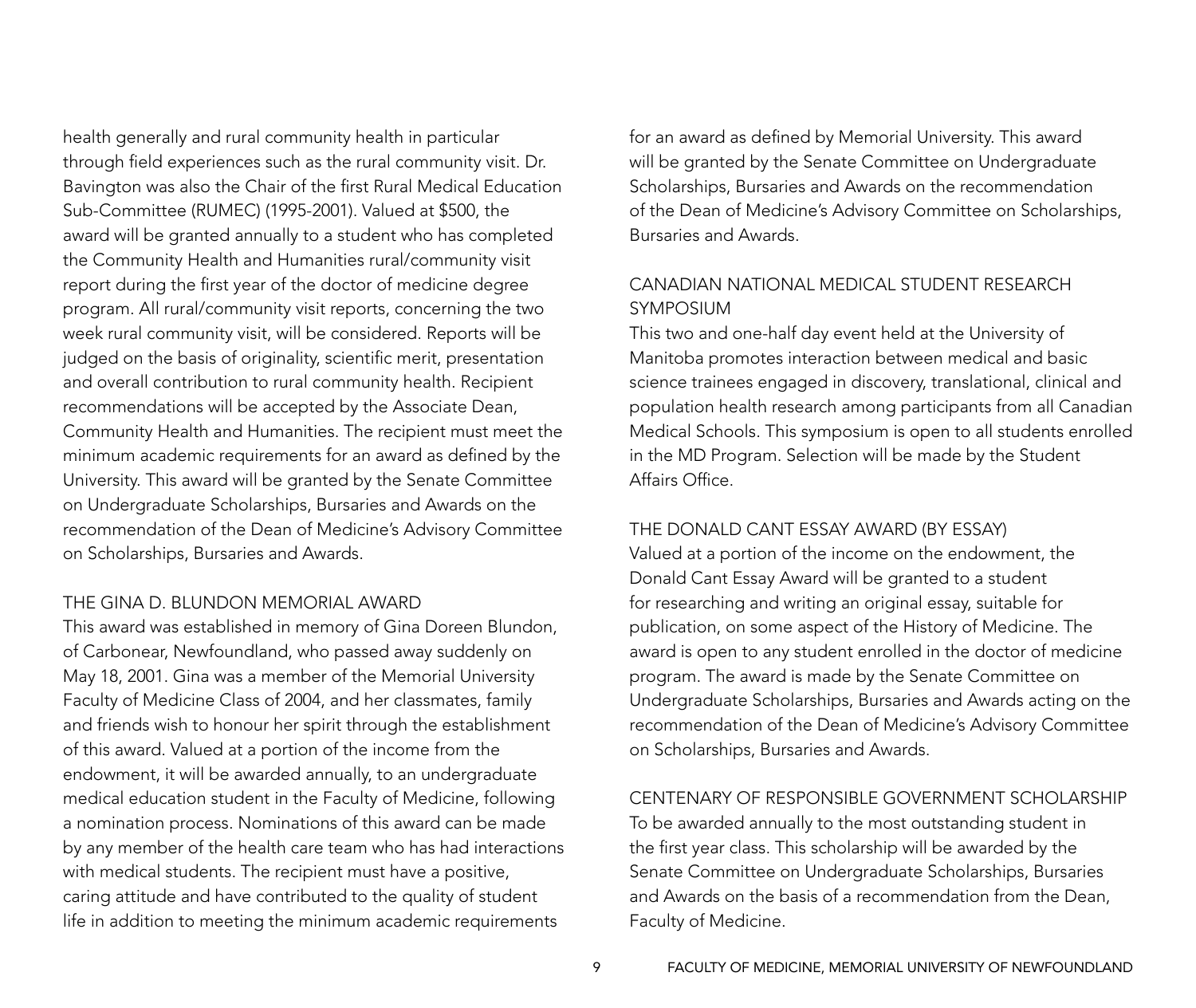### CENTRAL REGIONAL INTEGRATED HEALTH AUTHORITY AND DR. J. F. BROWN BURSARY (By Application)

Each year an award is made available to students from the former Central West Board. The annual income shall be awarded as a bursary to a student of any year from the former Central West area who demonstrates the greatest need and who, in the opinion of the Dean, has achieved adequate academic performance. Should for any reason a bursary not be awarded, the entire amount is to be returned to the fund, and the award made the following year in the usual manner. It will be awarded by the Senate Committee on Undergraduate Scholarships, Bursaries and Awards acting on the decision of the Dean of Medicine's Advisory Committee on Scholarships, Bursaries and Awards. Applications may be submitted in September of each year.

CFPC MEDICAL STUDENT SCHOLARSHIPS (By Application) Supported by The Research and Education Foundation (REF) of the College of Family Physicians of Canada (CFPC) and by Scotiabank. Each Canadian medical school is invited to nominate one outstanding medical student who has demonstrated an interest or commitment to family medicine as a career. Seventeen scholarships of \$10,000 will be awarded to medical students. In addition students will receive complimentary registration and funding up to \$1,000 to cover travel and other expenses to attend Family Medicine Forum (FMF). Students must be enrolled in the final year of the program and be in good academic standing. Application forms are available on the CFPC website [www.cfpc.ca/awards.](http://www.cfpc.ca/awards)

CLASS OF '78 LEGACY BURSARY (By Application) This scholarship was established by a generous donation from the Faculty of Medicine Class of 1978 during their 35th reunion. Valued at a portion on the endowment, it will be awarded annually to any student in the MD program. The recipient must have demonstrated financial need as well as meet the minimum academic requirements for a bursary. This bursary will be awarded by the Senate Committee on Undergraduate Scholarships, Bursaries and Awards on the recommendation of the Dean of Medicine's Advisory Committee on Scholarships, Bursaries and Awards.

#### THE CHRISTOPHER & DONNA COX SCHOLARSHIP

This scholarship, established through a generous contribution by Dr. Donna Hardy Cox and Dr. Christopher Cox, is valued at \$500 per annum. Drs. Donna Hardy Cox and Christopher Cox, both alumni of Memorial University of Newfoundland, have established this scholarship in gratitude for their well-rounded student life and academic experience. To be eligible, candidates must be full-time undergraduate students. The scholarship will be awarded annually on a rotating basis between the School of Social Work and the Faculty of Medicine, beginning with the latter. In Medicine, the Scholarship will be awarded to a graduating MD student who has a strong academic record and who has expressed an interest in specializing in Oncology. In the School of Social Work it will be awarded to a graduating BSW student who is in scholarship standing and who has made the greatest contribution to student and community leadership. The Scholarship is awarded by the Senate Committee on Undergraduate Scholarships, Bursaries and Awards, based on the recommendation of the Dean/Director of the appropriate discipline.

### THE DR. JOHN M. DARTE MEMORIAL FUND (Medicine)

This fund, in memory of the first Professor and Chairman of Pediatrics at Memorial University of Newfoundland's Faculty of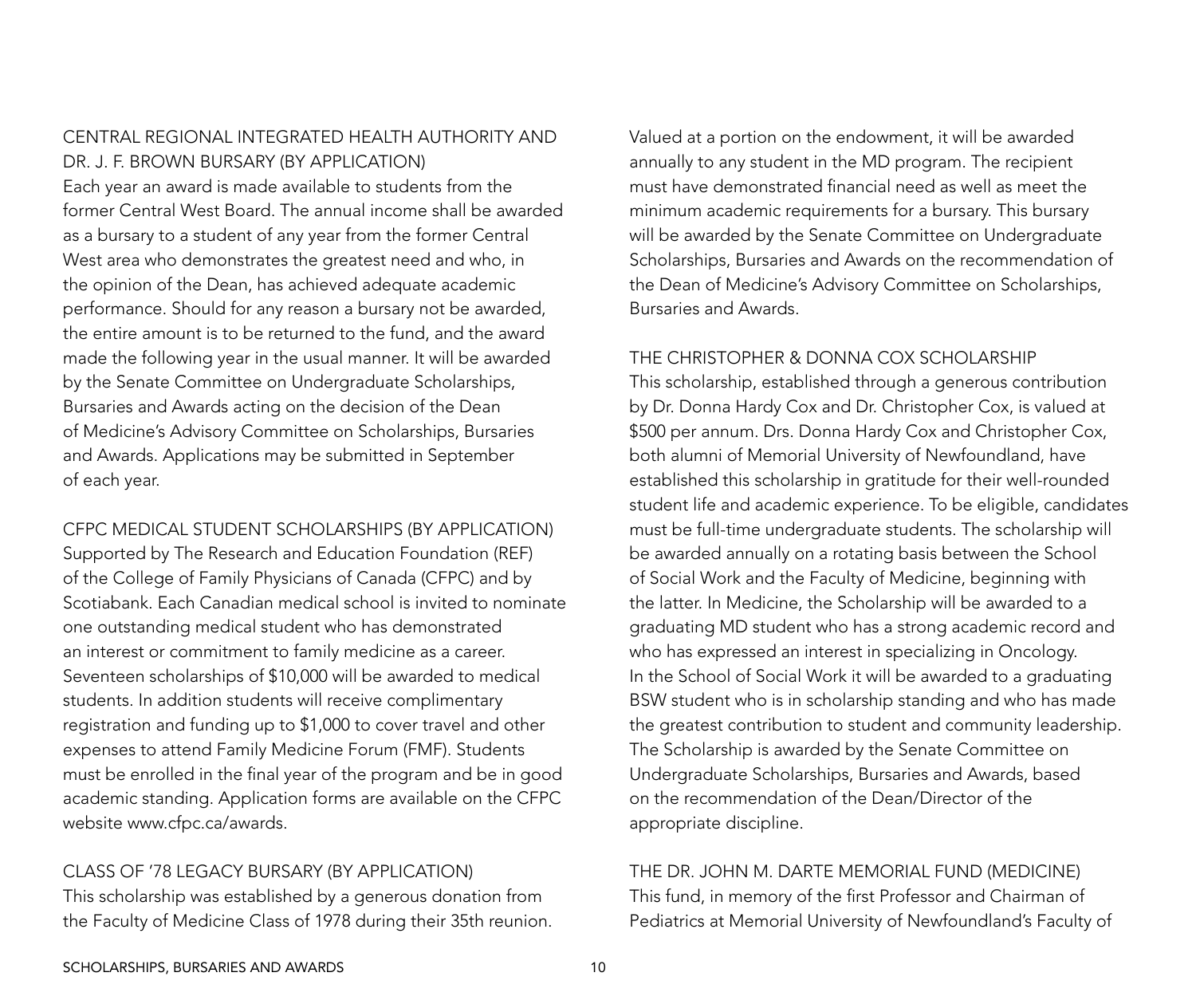Medicine (1968-75), has been established by Mrs. J.M. Darte and Mrs. Frances Darte McCabe. Valued at a portion of the income on the endowment, it is awarded annually to up to four outstanding students in the doctor of medicine degree program. To be considered for this award, students must meet the minimum academic requirements for a scholarship. Preference will be given to those who have demonstrated financial need. It will be awarded by the Senate Committee on Undergraduate Scholarships, Bursaries and Awards on the recommendation of the Dean of Medicine's Advisory Committee on Scholarships, Bursaries and Awards.

THE DR. RALPH JOHN DAY AWARD (By application) This award is a result of a donation from Mrs. Jean Day in memory of her late husband, Dr. Ralph John Day. Valued at a portion of the income on the endowment, the award is available to a student in the doctor of medicine program who completes the best undergraduate project in bowel or liver cancer, including other metastatic disease. It will be awarded by the Senate Committee on Undergraduate Scholarships, Bursaries and Awards upon recommendation of the Dean of Medicine's Advisory Committee on Scholarships, Bursaries and Awards.

THE DEAN'S BUILDING A HEALTHY TOMORROW AWARDS These awards are made possible by donations from alumni and friends who wish to support student success in the Faculty of Medicine, Memorial University of Newfoundland. Guided by the vision of Dr. James Rourke (Dean, 2004-2016), these awards recognize the exceptional contributions of full-time students enrolled in the undergraduate and graduate programs within the Faculty of Medicine, who work steadfastly towards building a healthy tomorrow. The amount available for these awards is valued at a portion of the income on the endowment, however,

the Dean, Faculty of Medicine will determine the allocation of awards to be distributed to undergraduate or graduate students. To be considered for these awards, students will submit an application describing how they are making a contribution towards building a healthy tomorrow. Students may also wish to include a statement of financial need in their application. Undergraduate medical student applications will be received by the Office of Student Affairs. These awards will be granted by the Senate Committee on Undergraduate Scholarships, Bursaries and Awards upon the recommendation of the Dean, Faculty of Medicine.

#### THE CRAIG L. DOBBIN BURSARY IN MEDICINE

The Craig L. Dobbin Bursary in Medicine was established by a generous gift through Dare To .. The Campaign for Memorial University, in memory of Dr. Craig L. Dobbin. The bursaries will be awarded to full-time undergraduate students in the Faculty of Medicine. The bursaries will be made available annually and will be used to assist medical students who have exhausted many other means of support and still find themselves in financial difficulty. To apply, students should write a letter outlining their financial needs and complete a bursary application form. The number and value of the bursaries available each year will depend on the funds available for spending (as per University policy), and will be determined at the discretion of the Dean, Faculty of Medicine. Where possible, preference will be given to students from Newfoundland and Labrador who indicate a desire to practice in Newfoundland and Labrador. The bursaries will be awarded by the Senate Committee on Undergraduate Scholarships, Bursaries and Awards on the recommendation of the Dean of Medicine's Advisory Committee on Scholarships, Bursaries and Awards.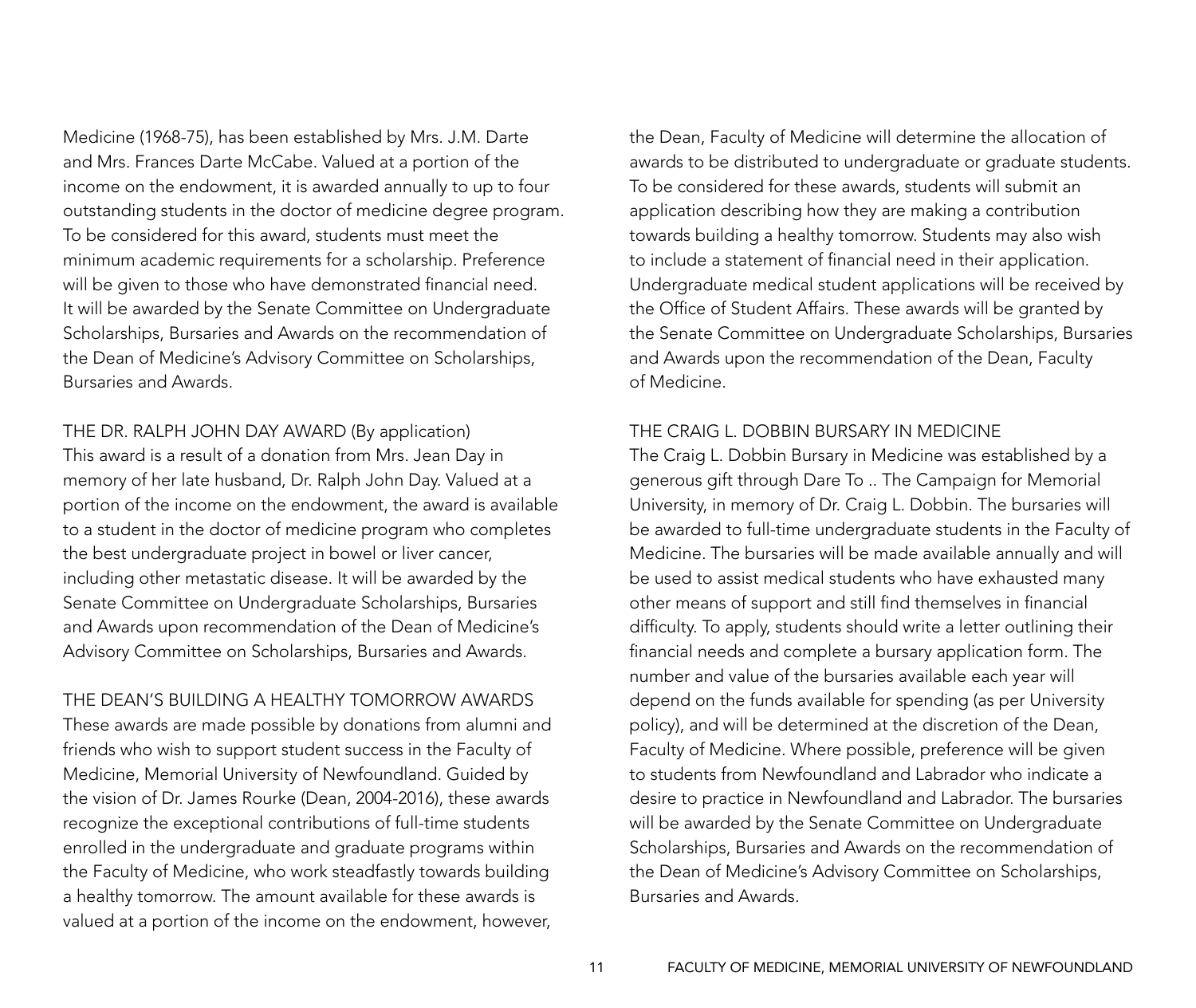### THE WESLEY AND JEANNE DRODGE AWARD IN SIMULATION (By application)

These awards were established by a generous donation from Wesley and Jeanne Drodge. Mr. Drodge was the project manager for the construction of the Health Science Centre and Faculty of Medicine in the early 1970s, as well as the expanded Medical Education Centre and Craig L. Dobbin Genetics Research Centre which opened in 2014. As a former healthcare CEO, his interest is in supporting students as they learn to become more proficient in the use of simulation technologies. Valued at a portion of the income on the endowment, it will be awarded annually to two students in the Doctor of Medicine program who are demonstrating the use of simulation technology on healthcare delivery by presenting at medical conferences. Applications are accepted at the Office of Student Affairs, Faculty of Medicine. The recipients must meet the minimum academic requirements for an award. The award will be granted by the Senate Committee on Undergraduate Scholarships, Bursaries and Awards on the recommendation of the Dean of Medicine's Advisory Committee on Scholarships, Bursaries and Awards.

### THE HUNTER W. EARLE MEMORIAL SCHOLARSHIP IN MEDICINE

This scholarship has been made possible from the proceeds of a memorial fund established by colleagues of the late Dr. Hunter W. Earle and a generous donation from Mrs. Marilyn Pasternak, widow of Dr. Earle. Valued at a portion of the income on the endowment, the scholarship will be made available to a student who has completed their third year of the doctor of medicine degree program. The recipient must exemplify the characteristics of leadership, sportsmanship and interest in student activities, as well as maintain a good academic standard. Preference will be given to students who have demonstrated financial need. The scholarship will be awarded by the Senate Committee on Undergraduate Scholarships, Bursaries and Awards on the recommendation of the Dean of Medicine's Advisory Committee on Scholarships, Bursaries and Awards.

#### THE DR. HARRY W. EDSTROM SCHOLARSHIP IN MEDICINE

Family, friends and colleagues of the late Dr. Harry W. Edstrom have established this scholarship in his memory. Dr. Edstrom was a professor of Medicine (respirology) at Memorial University of Newfoundland who is recognized for his lifetime contributions to teaching and leadership in the medical profession. He was also Clinical Chief of Medicine at Eastern Health; Past President of the Newfoundland and Labrador Medical Association; Past Governor of the American College of Physicians; Past Executive of the Canadian Medical Association and Recipient of the 2002 Queen's Jubilee Medal. The scholarship will be awarded annually to a student based on academic achievements during the third and fourth years of the doctor of medicine degree program. The recipient would have demonstrated leadership during medical studies and meets the minimum academic requirements for a scholarship. The scholarship is awarded by the Senate Committee on Undergraduate Scholarships, Bursaries and Awards, on the recommendation of the Dean of Medicine's Advisory Committee on Scholarships, Bursaries and Awards.

#### THE ISIDOR EPSTEIN MEMORIAL SCHOLARSHIP

This scholarship is awarded from a bequest to Memorial University of Newfoundland by the late Mrs. Bella Levkovitz. Valued at a portion of the income on the endowment, it is awarded annually to a student based on outstanding academic achievements during the second year of the doctor of medicine degree program. The recipient must be in the third year of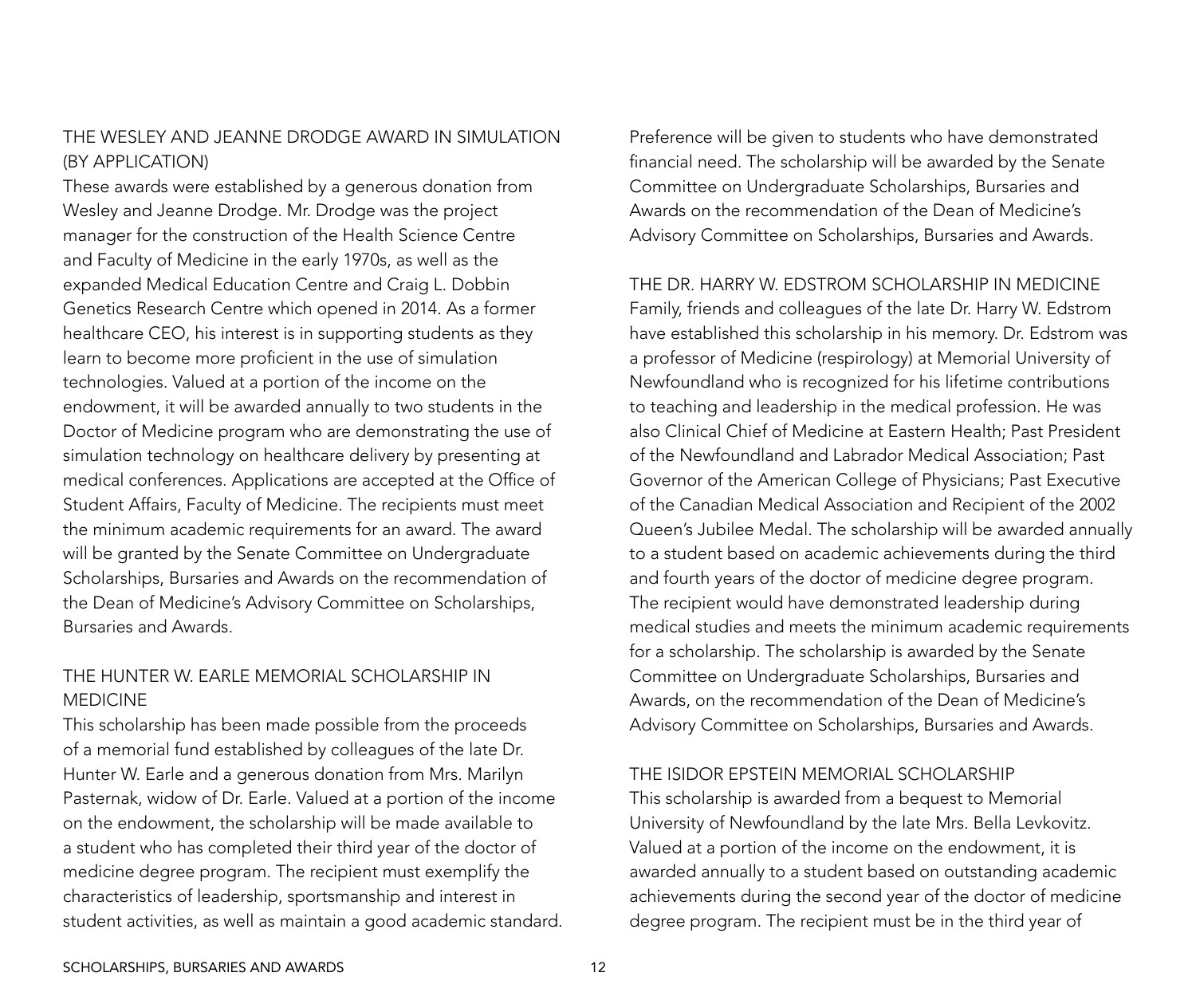this program and meet the minimum academic requirements for a scholarship. It will be awarded by the Senate Committee on Undergraduate Scholarships, Bursaries and Awards on the basis of a recommendation of the Dean of Medicine's Advisory Committee on Scholarships, Bursaries and Awards.

### THE FACULTY OF MEDICINE OPPORTUNITY FUND SCHOLARSHIP

This scholarship is the result of an endowment created from several general donations to the Opportunity Fund by various alumni and friends of Memorial University of Newfoundland and in particular, of the medical school. Valued at a portion of the income on the endowment, it will be awarded annually to a student based on academic achievements during the first year of the doctor of medicine program. The recipient must be in the second year of this program and meet the minimum academic requirements for a scholarship. It will be awarded by the Senate Committee on Undergraduate Scholarships, Bursaries and Awards on the recommendation of the Dean of Medicine's Advisory Committee on Scholarships, Bursaries and Awards.

#### The Faculty of Medicine Student Travel Award

The Faculty of Medicine Student Travel Award Fund, a sub-fund of the Dean's Building a Healthy Tomorrow Awards Fund, was established with a generous donation by Dr. William Devlin MD '88 and Ms. Molly Brennan. Valued at a portion of the income on the endowment, the Award(s) are designed to encourage and enable medical students to present scholarly papers at conferences or other professional meetings. The Award size will depend on the amount requested by the applicant and/or determined to be appropriate by the Dean. One or more Awards may be distributed at any time at the Dean's discretion, with the total amount not to exceed the funds available for spending

in a given year. To be eligible, candidates must be full-time medical students (MD) and/or graduate students in the Faculty of Medicine, in good academic standing. Using the application and selection process of the Dean's Building a Healthy Tomorrow Awards Fund, a brief application is required and is available at the Dean's Office. Preference will be given to MD applicants, though graduate students may receive the Award at the Dean's discretion if no suitable MD applicant is found. Awards for the MD recipients will be awarded by the Dean of Medicine, for graduate students, by the Dean, Graduate Studies on the recommendation of the Assistant Dean, Research and Graduate Studies, Faculty of Medicine.

### THE FRANK & PAT FAGAN FAMILY SCHOLARSHIP FOR ACADEMIC EXCELLENCE AND COMMUNITY LEADERSHIP (By Application)

This scholarship has been established through a generous donation by Frank and Pat Fagan. Frank, Pat and their two sons, Andrew and Richard are graduates of Memorial University of Newfoundland. Frank and Pat have spent their lives involved in community activities to enhance the lives of the people of the province of Newfoundland and Labrador. As a family, they believe strongly in the importance of education as well as community involvement and volunteerism. The Fagan family wants to express their gratitude for the quality of education they all attained at Memorial University and the opportunities this has afforded them.

This prestigious scholarship will be awarded annually to an academically outstanding student (with preference for top 10 in the class) based on academic achievements during the first two years of the doctor of medicine degree program and who demonstrates a significant record of community leadership,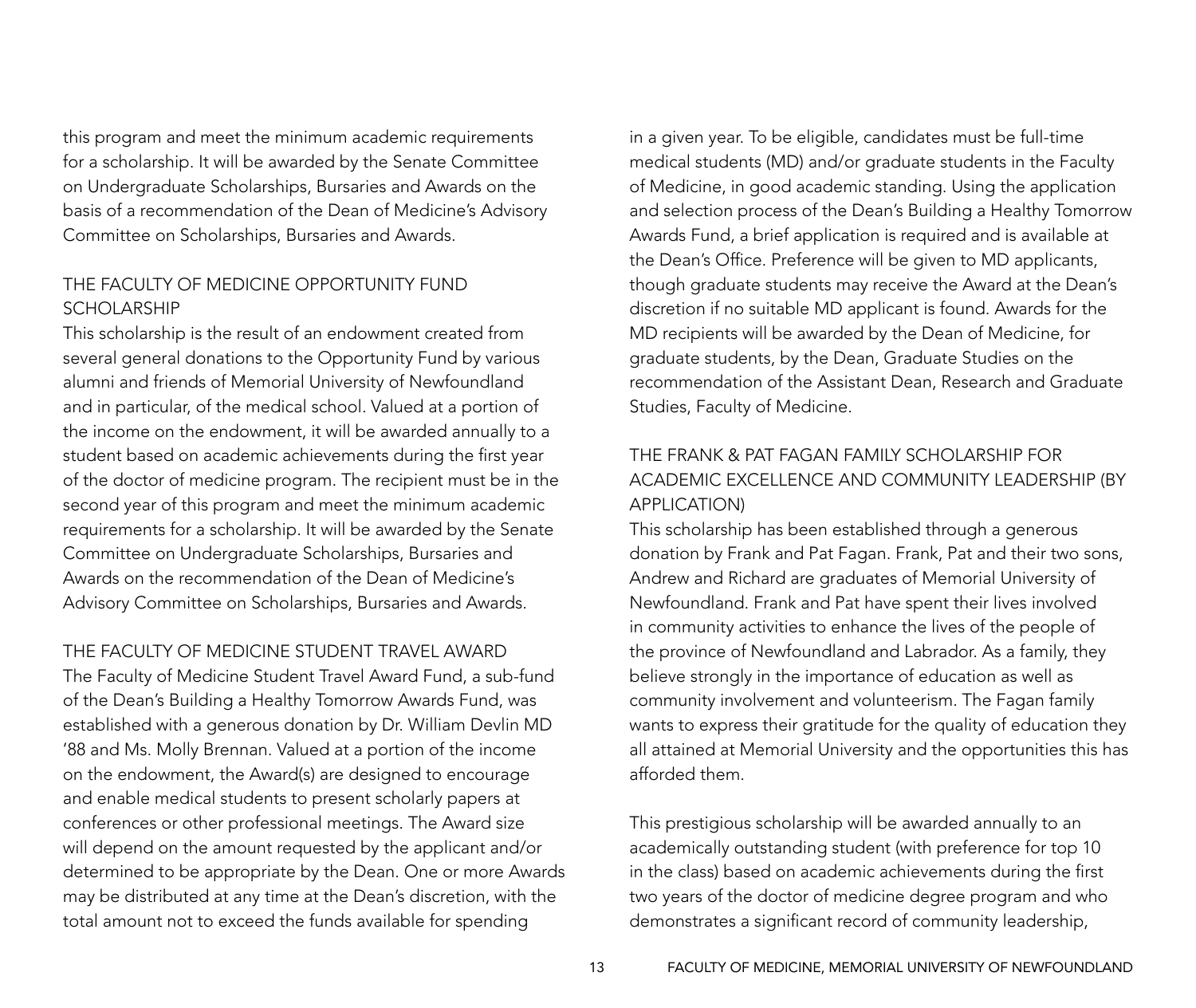prior to entry or during the medical program. Only residents of the province of Newfoundland and Labrador are eligible to apply. The scholarship will be paid out to the recipient in two installments, one after completion of second year and one during the third year of medical studies. The recipient will be known as the "Fagan Family Scholar". The scholarship will be awarded by the Senate Committee on Undergraduate Scholarships, Bursaries and Awards, on the recommendation of the Dean of Medicine's Advisory Committee on Scholarships, Bursaries and Awards.

### THE DR. RICHARD FAGAN MEDICAL STUDENTS' SOCIETY TRAVEL AWARD IN MEDICINE

This award was established by Memorial University's Medical Students' Society in honor of Dr. Richard Fagan. Dr. Fagan was known amongst his peers for his sense of adventure. Whether exploring nature close to home or travelling to ski the Rockies or Andes, his enthusiasm for new experiences was clear and enriched the lives of his peers. Valued at a portion of the income on the investment, this award will help offset the costs required to attend a medical conference. It will be awarded annually to a student who will be attending a medical conference during his/her first, second or third phase of undergraduate medical studies. Preference is given to students who have not obtained funding from any other source. Application forms and faculty nominations are to be submitted to the Faculty of Medicine's Office of Student Affairs. This award will be granted by the Senate Committee on Undergraduate Scholarships, Bursaries and Awards, acting on the recommendation of the Dean of Medicine's Advisory Committee on Scholarships, Bursaries and Awards.

### THE DR. RICHARD FAGAN MEMORIAL SCHOLARSHIP IN **ORTHOPEDICS**

The Dr. Richard Fagan Memorial Scholarship in Orthopedics was established by a group of orthopedic and plastic surgeons at Memorial University. Dr. Richard Fagan, class of 2012, showed dedication to patient care and had a thirst for knowledge in the field of orthopedic surgery. Valued at a portion of the income on the investment, this scholarship will be awarded annually to a graduating student in the Faculty of Medicine who has shown exceptional promise within the field of orthopedic surgery. The recipient must meet the minimum requirements for a scholarship as defined by Memorial University. The scholarship will be awarded by the Senate Committee on Undergraduate Scholarships, Bursaries and Awards, on the recommendation of the Dean of Medicine's Advisory Committee on Scholarships, Bursaries and Awards. The Division of Orthopedics will make a recommendation to this Advisory Committee.

#### THE DR. ANDREW FAGAN SCHOLARSHIP (By Application)

This scholarship was established by a generous donation from Dr. Andrew Fagan. Andrew is a graduate of Memorial University of Newfoundland's Faculty of Medicine, class of 2010. The Fagan family believes strongly in the importance of education, as well as active community engagement. They are long-time supporters of Memorial University of Newfoundland, paying homage to their alma mater for the quality of education they all attained at the University. Valued at a portion of the income on the endowment, it will be awarded annually to a student based on academic achievements during the second year of the doctor of medicine degree program. Preference will be given to a student who has demonstrated/exemplified athletic excellence. Only residents of the province of Newfoundland and Labrador as defined by the Faculty of Medicine are eligible for consideration.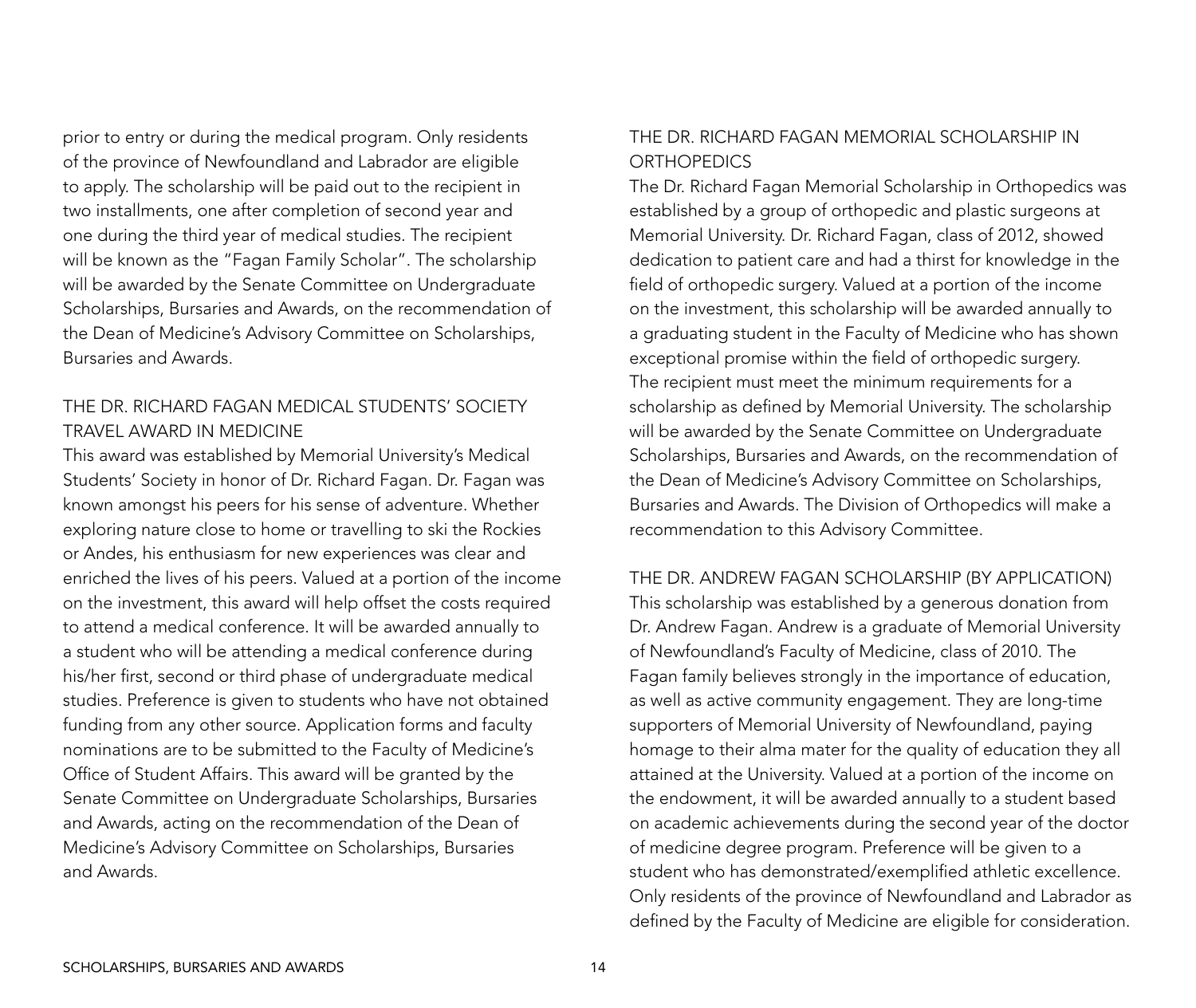The recipient must be in the third year of this program and meet the minimum academic requirements for a scholarship. This scholarship will be awarded by the Senate Committee on Undergraduate Scholarships, Bursaries and Awards on the recommendation of the Dean of Medicine's Advisory Committee on Scholarships, Bursaries and Awards.

### THE DR. BRUCE A. FRASER AWARD FOR INTERNATIONAL ELECTIVES (By Application)

This award is made possible by a bequest from the estate of Dr. Bruce A. Fraser who was a professor of Anatomy in the Faculty of Medicine at Memorial University of Newfoundland from 1979-1992. The award, valued at a portion of the income from the endowment, is available to two or three medical students doing Clerkship electives in the United Kingdom and/ or Ireland. If no students are completing electives in the United Kingdom or Ireland in a given year, consideration will be given to providing the award for completion of other International electives. The recipient must be in the third or fourth year of the doctor of medicine degree program and meet the minimum academic requirements for an award. It will be awarded by the Senate Committee on Undergraduate Scholarships, Bursaries and Awards on the recommendation of the Dean of Medicine's Advisory Committee on Scholarships, Bursaries and Awards.

### THE DR. HENRY GAULT MEMORIAL SCHOLARSHIP (By Application)

Friends and colleagues of the late Dr. Henry Gault have established this scholarship in his memory. Dr. Gault had an international reputation in nephrology research, and was instrumental in building a strong program of clinical and research nephrology at the General Hospital and the Faculty of Medicine. Valued at a portion of the income on the endowment, one or more scholarships will be awarded to a student who has demonstrated both interest in clinical research and academic excellence. The recipient must be in the fourth year of the doctor of medicine degree program and meet the minimum academic requirements for a scholarship. The scholarship will be awarded by the Senate Committee on Undergraduate Scholarships, Bursaries and Awards on the recommendation of the Dean of Medicine's Advisory Committee on Scholarships, Bursaries and Awards.

### GOLD HUMANISM HONORS SOCIETY

The Arnold P. Gold Foundation initiated the development of the Gold Humanism Honour Society (GHHS) designed to recognize fourth year medicals students who demonstrated exemplary, humanistic qualities essential to good doctoring: integrity excellence, compassion, altruism, respect, empathy and service. Students are nominated by their peers. Students are awarded a certificate of honour and a specially designed GHHS lapel pin by the Society.

#### THE DR. PETER GRANT MEMORIAL SCHOLARSHIP

This scholarship, valued at a portion of the income from the endowment, has been established through generous gifts from the classmates, friends and family of Dr. Peter Grant, Medicine class of 1994, to honour his enduring spirit. The scholarship will be awarded annually, based on scholarship standing and financial need, to a second year medical student who has contributed greatly to the class spirit. It will be awarded by the Senate Committee on Undergraduate Scholarships, Bursaries and Awards, on the basis of a recommendation from the Dean, Faculty of Medicine. The Office of Student Affairs, Medicine will assist the Dean in his or her choice of an appropriate candidate.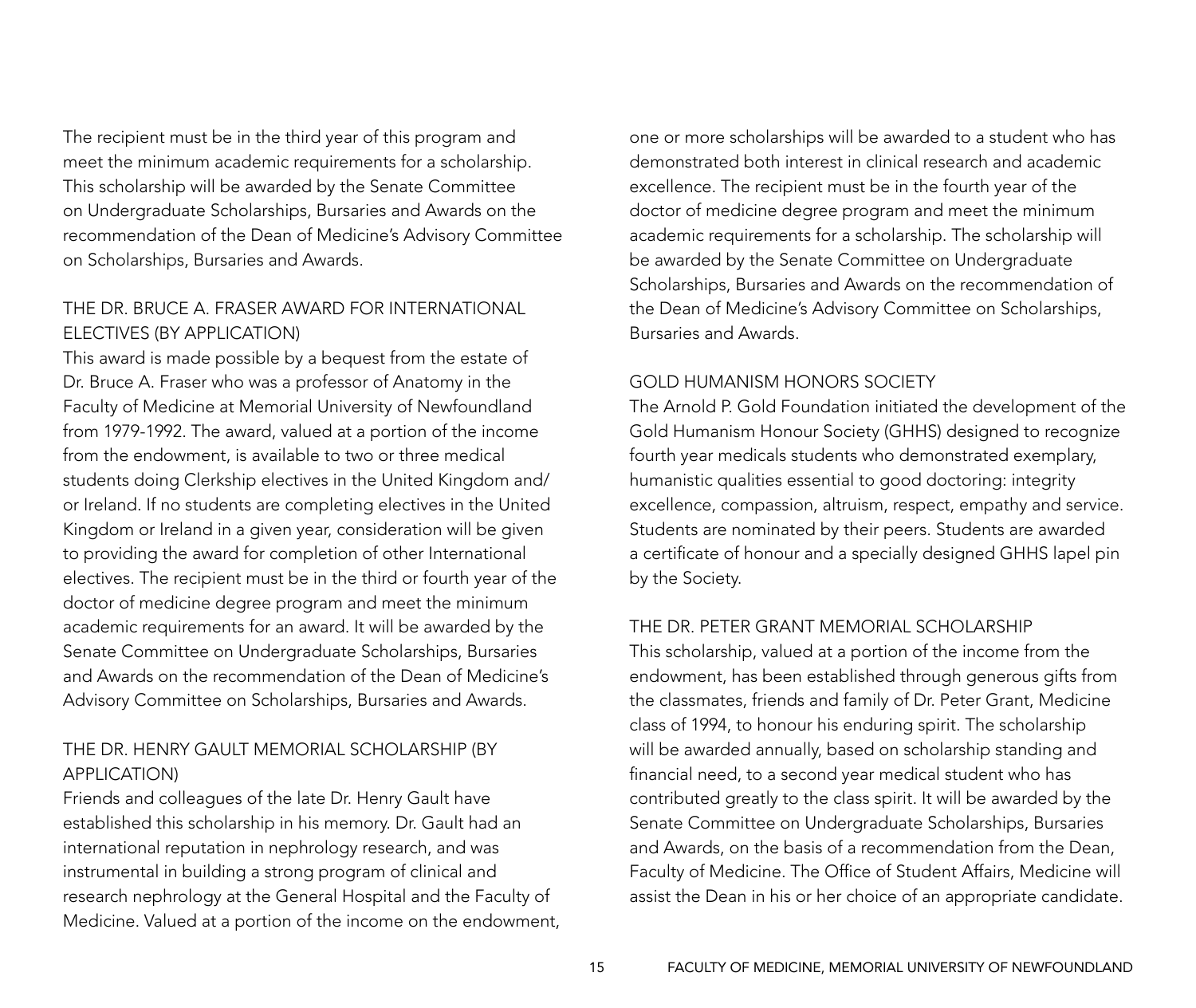#### THE DR. BOB GREEN MEMORIAL AWARD IN MEDICINE

The Dr. Bob Green Memorial Award in Medicine was established by the MD Class of 1981 during their 30th reunion. With determination and strength of character in overcoming multiple medical problems, Dr. Green graduated on time and went on to specialize in anesthesia, obtaining Fellowship in Anesthesiology from the Royal College of Physicians and Surgeons of Canada. In practice, Dr. Green was well known for providing outstanding patient care. Valued at a portion of the income on the endowment, it will be awarded annually to a graduating student who has experienced adversity during the doctor of medicine degree program. Nominations will be accepted for this award from members of the graduating class. The recipient must meet the minimum academic requirements for an award. This award will be granted by the Senate Committee on Undergraduate Scholarships, Bursaries and Awards on the recommendation of the Dean of Medicine's Advisory Committee on Scholarships, Bursaries and Awards.

### THE DR. WULF GROBIN MEMORIAL SCHOLARSHIP IN MEDICINE

This scholarship has been established by Ida Parsons in memory of Dr. Grobin, a compassionate physician and humanitarian. Dr. Grobin was born in Latvia and studied in Switzerland, England and Scotland before moving to Newfoundland. He practiced medicine in Brooklyn, Bonavista Bay from 1938 – 1943 and St. John's from 1945 – 1958 when he moved with his family to Toronto. There he continued his medical career in the area of diabetes and the elderly. He had many varied interesting medical and personal experiences as an outport doctor, and developed a great warmth and affection for Newfoundland and Newfoundlanders, which lasted until his death in March of 2001. Valued at a portion of the income on the endowment, it will be

awarded annually to a student based on academic achievements during the first year of the doctor of medicine degree program. Preference will be given to those who have demonstrated financial need. The recipient must be in the second year of this program and meet the minimum academic requirements for a scholarship. It will be awarded by the Senate Committee on Undergraduate Scholarships, Bursaries and Awards acting on the recommendation of the Dean of Medicine's Advisory Committee on Scholarships, Bursaries and Awards.

### THE EILEEN (O'ROURKE) GRONICH SCHOLARSHIP IN MEDICINE

This scholarship was established by a generous donation from Mrs. Eileen (O'Rourke) Gronich. She was born in Brooklyn, NY and was raised in Corner Brook where she would eventually meet the love of her life, Frank Gronich. They operated a flower shop in Corner Brook for 10 years and later moved to St. John's where he attended Memorial University while she worked for the Folklore Department. They moved to Halifax while Frank attended Dalhousie Law School and returned to St. John's for him to assume the positon of Crown Prosecutor with the Justice Department. They enjoyed many happy years of retirement before his passing in 2015. This scholarship reflects their shared belief in the importance of education. Valued at a portion of the income on the endowment, it will be awarded annually to a student enrolled in the doctor of Medicine degree program at Memorial University of Newfoundland who meets the academic requirements for a scholarship as defined by the University, and who graduated from a high school in the Metro St. John's area. This scholarship will be awarded by the Senate Committee on Undergraduate Scholarships, Bursaries and Awards on the recommendation of the Dean of Medicine's Committee on Scholarships, Bursaries and Awards.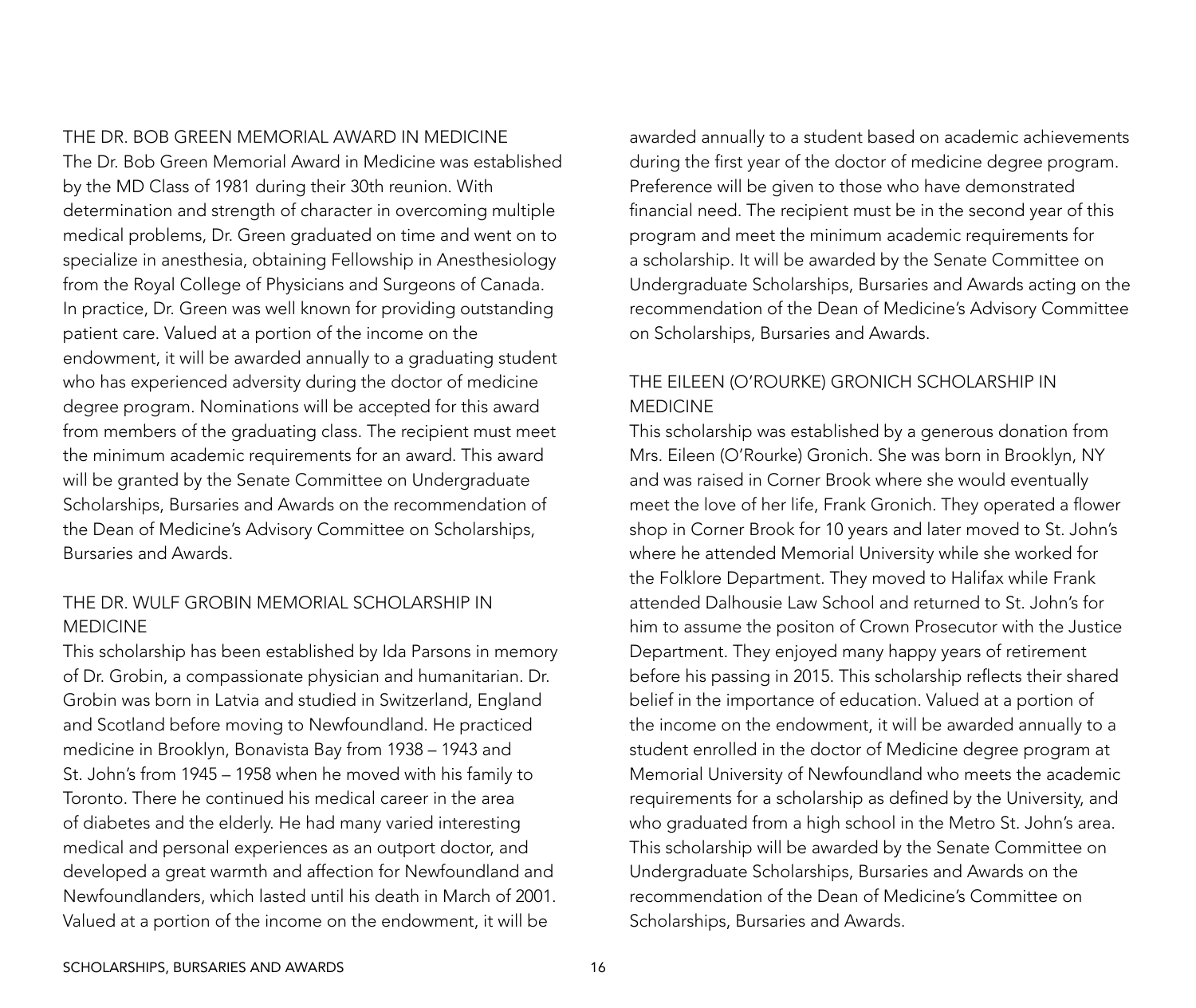DONALD AND ELIZABETH HILLMAN AWARD IN PEDIATRICS

Valued at a portion of the income on the endowment, it will be awarded to the most outstanding student in Pediatrics during the core rotations of the doctor of medicine degree program. The recipient must be in the fourth year of this program and meet the minimum academic requirements for an award. The award is made by the Senate Committee on Undergraduate Scholarships, Bursaries and Awards, acting on the recommendation of the Dean of Medicine's Advisory Committee on Scholarships, Bursaries and Awards.

### THE DR. LAURA HISCOCK MEMORIAL BURSARY (By application)

This bursary, valued at a portion of the income from the endowment, has been established through generous gifts from the classmates, friends and family of Dr. Laura Hiscock, MD class of 1992, in memory of Laura's life and to honour her enduring spirit. Laura was passionate about life and had an outstanding ability to maintain balance between work and leisure. She was devoted to family and enjoyed helping and encouraging others; she supported other people and enjoyed celebrating their accomplishments, it seemed, as much as her own. She excelled at sports but was also an outstanding "sportsman," with a belief that doing your best was what really mattered. The bursary will be awarded annually to a student in the doctor of medicine degree program who, in addition to demonstrated financial need, best demonstrates the qualities Laura embodied: passion for life, devotion to family, worklife balance, selflessness, supportive of others, and good sportsmanship. To be eligible students must be in their third year of medical studies or beyond. It will be awarded by the Senate Committee, Undergraduate Scholarships, Bursaries and Awards, on the recommendation from the Dean of Medicine's Advisory

Committee on Scholarships, Bursaries and Awards.

#### THE MARY HONEYGOLD SCHOLARSHIP

This Scholarship was established in memory of Mary Honeygold by her family. Valued at a portion of the income on the endowment, it will be awarded to a fourth year student enrolled in the doctor of medicine degree program on the basis of academic merit. Preference will be given to a student who has stated and/or demonstrated an interest in practicing medicine in rural Newfoundland upon graduation. Preference will be given to students who have demonstrated financial need. The scholarship will be awarded by the Senate Committee on Undergraduate Scholarships, Bursaries and Awards acting on the recommendation of the Dean of Medicine's Advisory Committee on Scholarships, Bursaries and Awards.

#### PRIZE IN INTERNAL MEDICINE

This prize is made available by the Discipline of Internal Medicine and is awarded to the most outstanding student in Internal Medicine as recommended by the Discipline of Internal Medicine. The award will be made by the Dean's Advisory Committee on Scholarships, Bursaries and Awards.

#### COOZE KEINATH SCHOLARSHIP

This scholarship is established by Dr. Derek Cooze a graduate of the Faculty of Medicine, MD Class of 1985 and his spouse, Dr. Kim Keinath. Valued at a portion of the income on the endowment, it will be awarded annually to a student in the doctor of medicine degree program on the basis of scholarship standing. It will be awarded by the Senate Committee on Undergraduate Scholarships, Bursaries and Awards on the recommendation of the Dean of Medicine's Advisory Committee on Scholarships, Bursaries and Awards.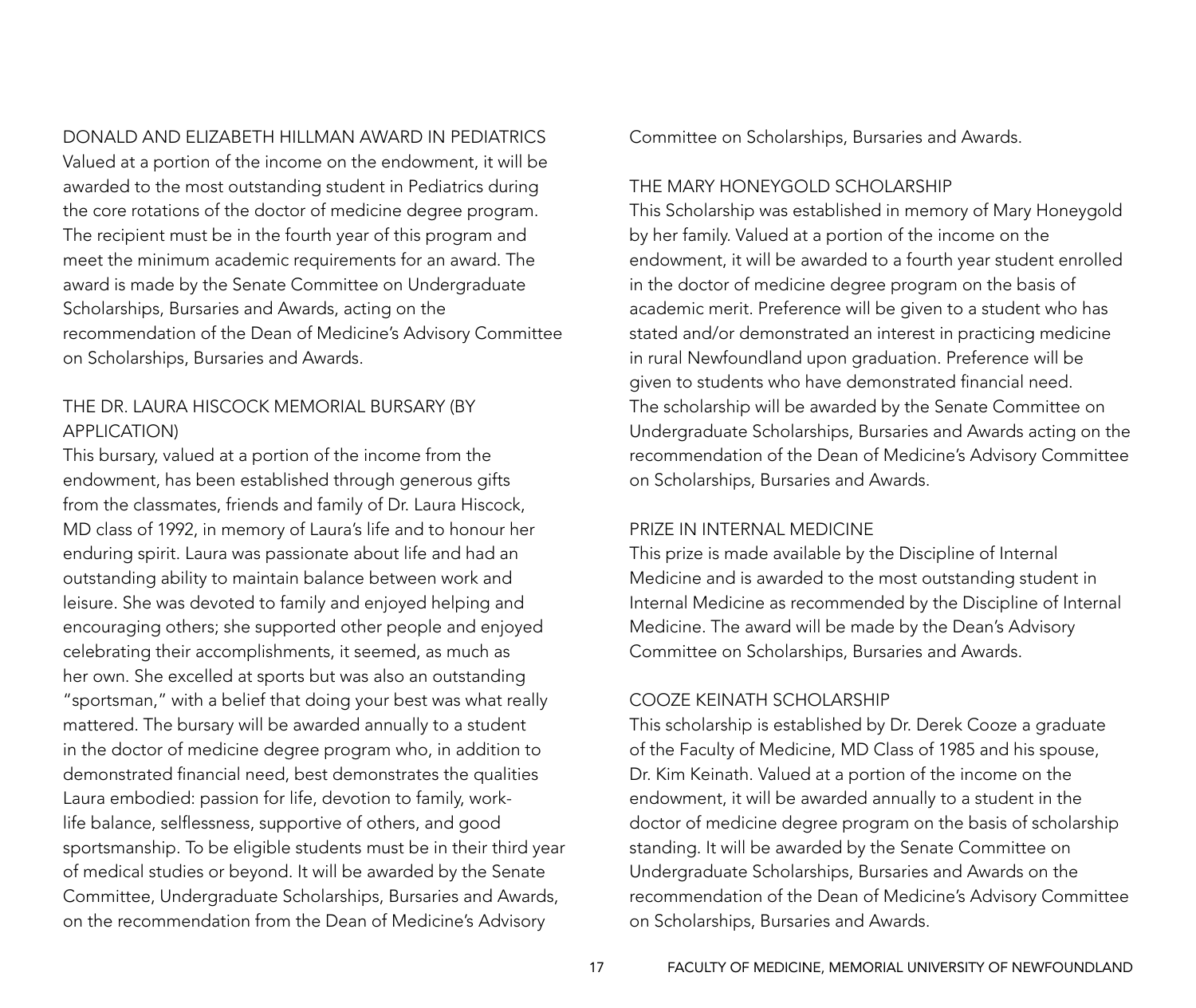#### THE MARIE T. KENNEDY BURSARY (By application)

In her will, Ms. Marie Theresa Kennedy left a bequest to Memorial University of Newfoundland to allow one or more bursaries of at least \$5,000.00 to be awarded annually. To be considered, a candidate must be a full-time undergraduate student, in any year of study, majoring in Science or Medicine – it will be awarded on a rotating basis. Students receiving scholarships, or bursaries from other individuals or institutions, for the same scholarship year, will not be eligible. The bursary will be awarded on the basis of need and academic effort by the Senate Committee on Undergraduate Scholarships, Bursaries and Awards upon recommendation from the Dean.

#### THE DR. J. H. KING MEMORIAL SCHOLARSHIP IN MEDICINE

This scholarship, valued at \$500.00, has been donated to the University by Mrs. Gertrude King, widow of Dr. J.H. King, Specialist in Eye, Ears, Nose and Throat, who practiced in Corner Brook for more than thirty years (1947-1978). The scholarship is open to students in second year of Medicine at Memorial University who demonstrate the most promise. The award will be made by the Senate Committee on Undergraduate Scholarships, Bursaries and Awards acting on the advice of the Dean of Medicine's Advisory Committee on Scholarships, Bursaries and Awards.

### THE NICOLE MICHELLE LANE CANCER RESEARCH SCHOLARSHIP (By application)

This scholarship is provided through the generosity of the Candlelighters Association of Newfoundland and Labrador in memory of Nicole Michelle Lane. Valued at a portion of the income on the endowment, the award is available to a student in the doctor of medicine program who completes the best undergraduate project in the area of cancer and particularly in

the area of pediatric cancer. The award is made by the Senate Committee on Undergraduate Scholarships, Bursaries and Awards, on the recommendation of the Dean of Medicine's Advisory Committee on Scholarships, Bursaries and Awards.

### THE DR. JANICE E. LESSARD SCHOLARSHIP IN GERIATRIC MEDICINE

This scholarship is donated by Dr. Janice E. Lessard, an alumna of Memorial University of Newfoundland, Faculty of Medicine and a practicing Internist-Geriatrician in Toronto. Valued at a portion of the income on the endowment, it is to be awarded annually to a graduating student in the doctor of medicine degree program. The student will have demonstrated a desire to improve the functional and social well-being of the aging population. The award will be made by the Senate Committee on Undergraduate Scholarships, Bursaries and Awards on the recommendation of the Dean of Medicine's Advisory Committee on Scholarships, Bursaries and Awards.

### THE NOAH CURTIS GODWIN LLOYD STUDENT AWARD

The Noah Curtis Godwin Lloyd Student Award was established by the family of baby Noah Lloyd who was born on April 6, 2008 and died two days later of septicemia from a small bowel volvulus. Valued at a portion of the interest on the endowment, this award in Noah's memory will be granted to a student in the Faculty of Medicine who is planning a career in a primary healthcare discipline, who has succeeded through hard work and perseverance, and displays humility and gentleness of character in approaching work and life. It will be granted annually on a rotating basis between undergraduate students and graduate students. The recipient must meet the minimum academic requirements for an award as determined by the Faculty of Medicine, Memorial University. When awarded to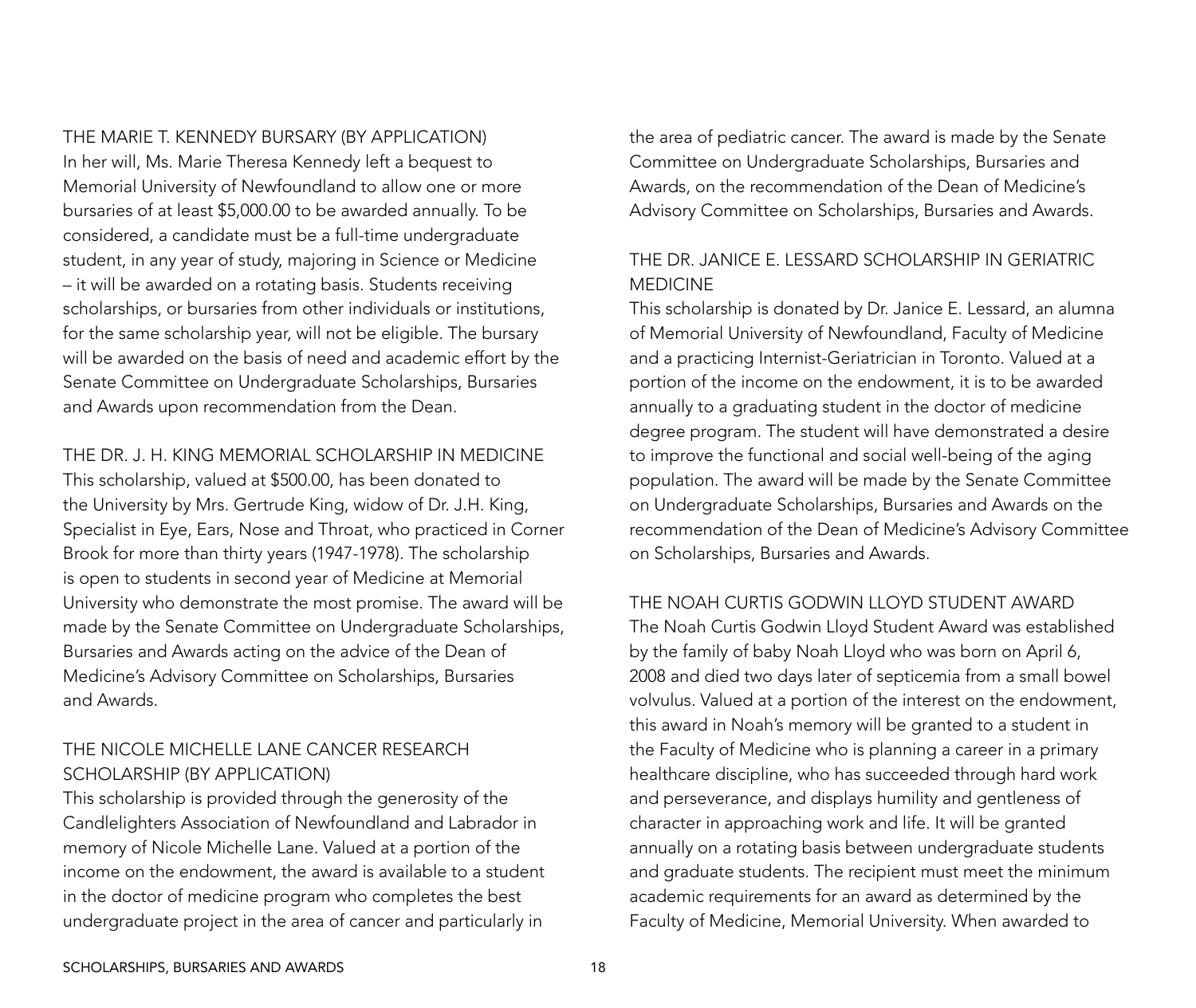an undergraduate student it will be granted by the Senate Committee on Undergraduate Scholarships, Bursaries and Awards on the recommendation of the Dean, Faculty of Medicine. When awarded to a graduate student it will be awarded by the Dean, School of Graduate Studies on the recommendation of the Assistant Dean, Research & Graduate Studies (Medicine). Application forms and further information are available from the Student Affairs Office, Faculty of Medicine.

#### THE GERRY LYNCH MEMORIAL SCHOLARSHIP

The Gerry Lynch Memorial Scholarship is awarded annually to a medical student at Memorial University for the completion of a research paper on a medical history or medical humanities topic. Gerry Lynch (1936-1994) served as Executive Director of the NLMA for 27 years. This scholarship's focus reflects the contribution Mr. Lynch made to health care policy, both provincially and nationally. Presentation is made during the NLMA Annual General Meeting. The winning paper is also posted to the NLMA website and sent to the CMA for possible publication in CMAJ. The scholarship is made possible by the Canadian Medical Foundation (CMF), a charitable organization dedicated to the support of medical education in Canada and, in part, through the generosity of MD Physician Services. The application deadline is March 15 in any given year.

#### DR. PHYLLIS H. MADRYGA SCHOLARSHIP

This award is offered by the NLMA. This scholarship is awarded annually to a student from rural Newfoundland and Labrador in their final year of medical school with plans to practice rural medicine. Academic achievement, strong personal values and leadership within the Faculty of Medicine are also considered.

### THE MEDICAL PRACTICE ASSOCIATES SCHOLARSHIP FOR ACADEMIC ACHIEVEMENT

Medical Practice Associates, the business association of all fulltime clinical faculty members in the Faculty of Medicine, offers three prestigious undergraduate scholarships annually. These scholarships are valued at \$1,500.00 in Medicine Year 1 and Year 2 and \$2,000 in Medicine Year 4. They are awarded to the student earning the highest overall grades in each of the 1st, 2nd and 4th years of undergraduate medical studies. The Medicine Year 4 scholarship will be awarded to the recipient of the University Medal for Academic Excellence in Medicine. The scholarships will be awarded by the Senate Committee on Undergraduate Scholarships, Bursaries and Awards, on the recommendation of the Dean of Medicine's Advisory Committee on Scholarships, Bursaries and Awards.

### THE MEDICAL SCHOOL ESSAY UNDERGRADUATE AWARD (By Application)

The Medical School Essay Award is supported by the K.B. Roberts Scholarship Fund, which was established in appreciation of the contribution made to the Faculty of Medicine by Dr. Kenneth Roberts. The award, valued at a portion of the income on the endowment, will be awarded annually to any undergraduate medical student registered full-time in the current academic year following a competition in the form of an essay or short monograph pertaining to any aspect of medicine or the medical sciences. The essay, not exceeding 5,000 words, should include an interpretative element that indicates the importance and relevance to Medicine, Health and Society. Should there be two essays of very high caliber but one is obviously the better provision may be made for an honourable mention award of lesser value. The award is made by the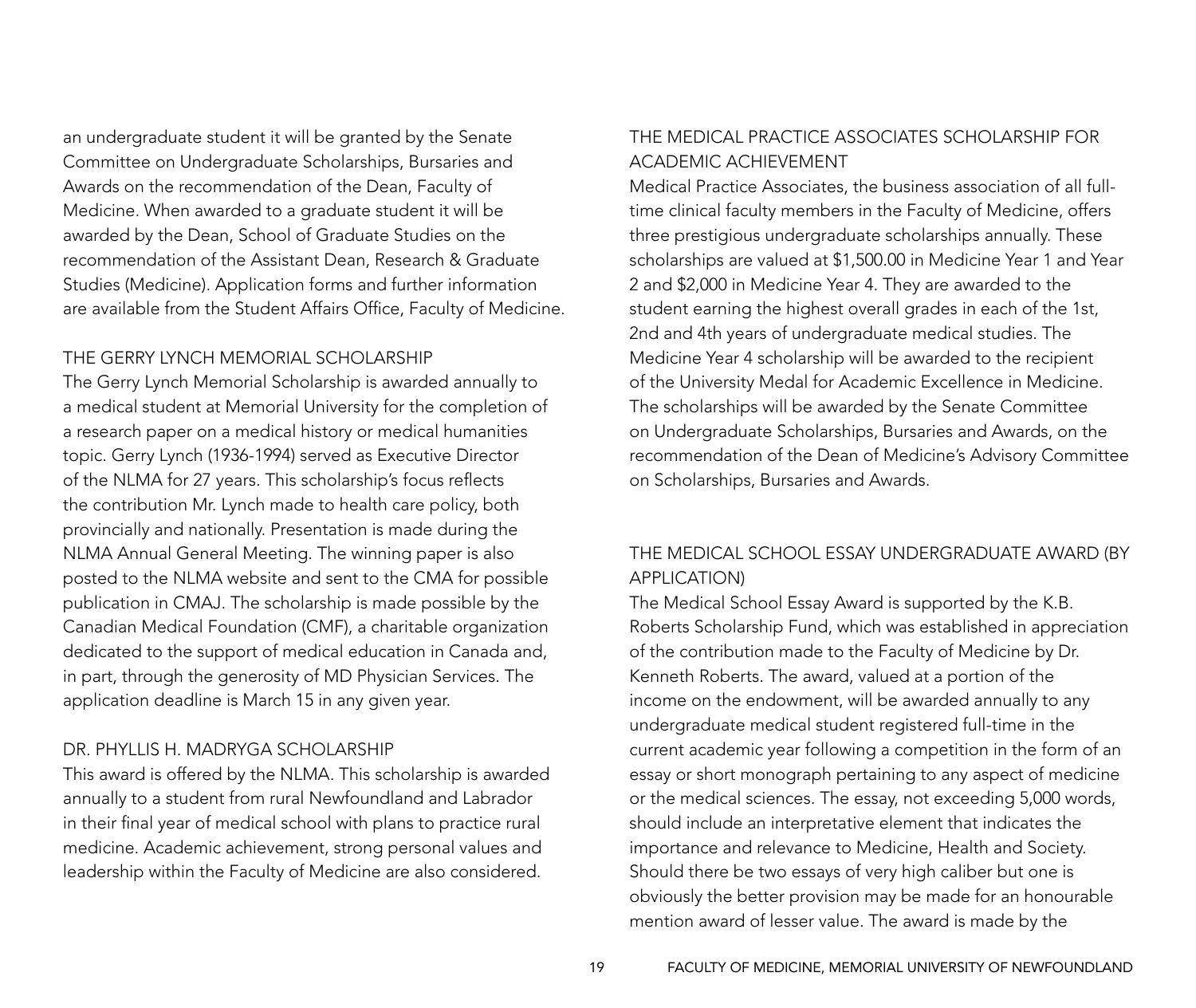Senate Committee on Undergraduate Scholarships, Bursaries and Awards on the recommendation of the Dean's Advisory Committee on Scholarships, Bursaries and Awards. Award also available to postgraduate & graduate medical students.

#### THE MERCK CANADA AWARD

Merck Canada provides an annual award, in the amount of \$1,000 (or when appropriate two awards of \$500.00 each.) This award is given to an outstanding student in the clerkship. A Merck Manual is also presented to each year's winner. The award is made by the Dean of Medicine's Advisory Committee on Scholarships, Bursaries and Awards.

#### THE MERCK CANADA SCHOLARSHIP

This scholarship, provided by Merck Canada and valued at \$1000.00, will be awarded at the end of the fourth year to the student who, in the opinion of the Dean of Medicine's Advisory Committee on Scholarships, Bursaries and Awards, has shown the most promise in the field of Therapeutics.

#### THE EFFIE AND LEANDER MERCER MEMORIAL SCHOLARSHIP

This scholarship was established by Dr. Jean Mercer in honour of her parents, Effie and Leander Mercer, in recognition of their inspiration and leadership in the lives of their children. Valued at a portion of the income on the endowment, it will be awarded annually to a student during the third year of the doctor of medicine degree program. The successful student must have completed most of their studies as a mature student and meet the minimum academic requirements for a scholarship as defined by the University. Preference will be given to students who have demonstrated financial need. It will be awarded by the Senate Committee on Undergraduate Scholarships, Bursaries and Awards acting on the recommendation of the Dean of

Medicine's Advisory Committee on Scholarships, Bursaries and Awards.

#### THE DR. LEONARD MILLER AWARD

This award, in memory of Dr. Leonard A. Miller, is given annually to the most outstanding student in the study of Community Medicine. The award, in the amount of \$500.00, is funded jointly by the Faculty of Medicine and the General Hospital. The selection of the recipient for the award will be made at the completion of Phase II medical studies and will be based on the highest average score in Community Engagement I and II. The award is made by the Dean's Advisory Committee on Scholarships, Bursaries and Awards.

#### THE JOHN M. AND ELSA S. MORGAN SCHOLARSHIPS

These scholarships have been bequeathed to the University by the late Dr. John M. Morgan, B.Sc, M.D. and have been named to commemorate Dr. Morgan and his wife Elsa. This scholarship will be made annually to students who have completed at least one year of the doctor of medicine degree program at Memorial University of Newfoundland and who will be continuing in their program. The scholarship is valued at a minimum of \$1,000.00. The scholarship will be awarded by the Senate Committee on Undergraduate Scholarships, Bursaries and Awards on the recommendation of the Dean of Medicine's Advisory Committee on Scholarships, Bursaries and Awards. Preference will be given, where possible, to students from the Port-de-Grave District.

### THE DR. H. BLISS MURPHY CANCER CARE FOUNDATION SCHOLARSHIP

This scholarship was established by a donation from the Dr. H. Bliss Murphy Cancer Care Foundation. Valued at \$1,000.00, it will be awarded annually to a student who has demonstrated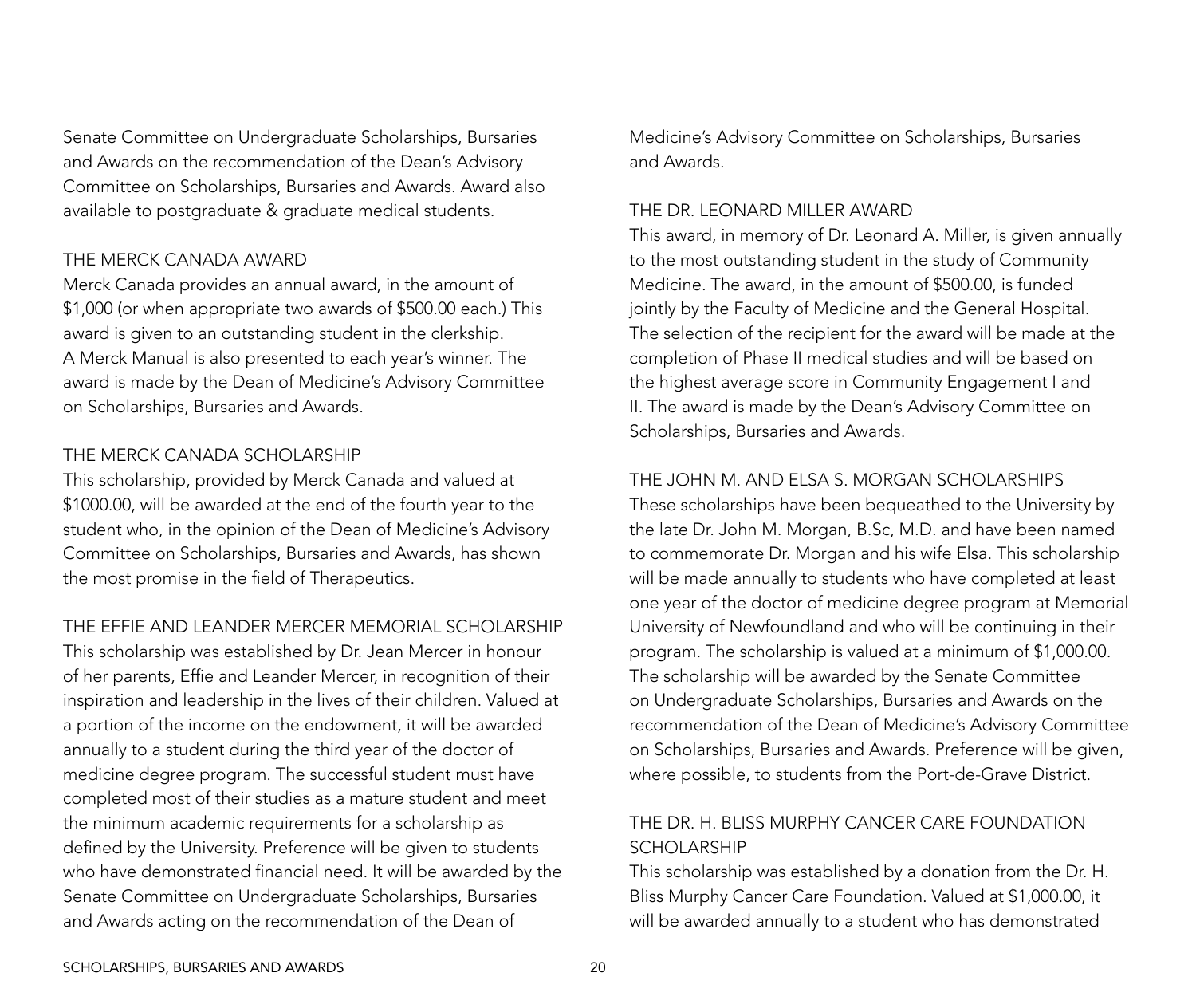an interest in oncology, and has completed an elective in the area of oncology during the third or fourth year of the Doctor of Medicine degree program at Memorial University of Newfoundland. The recipient must meet the minimum academic requirements for a scholarship as defined by the University. This scholarship will be awarded by the Senate Committee on Undergraduate Scholarships, Bursaries and Awards on the recommendation of the Dean of Medicine's Advisory Committee on Scholarships, Bursaries and Awards.

#### THE DR. CHARLES NARDINI MEMORIAL AWARD

This award was initiated by the MD Class of 1986 in memory of a classmate who was tragically killed in a skidoo accident in the Spring of 1986. Valued at a portion of the income on the endowment, it will be awarded annually to a graduating student of the doctor of medicine degree program. The student will be selected by classmates and judged as follows: the student who best exemplified the characteristics of leadership, friendliness, good humor, care and concern for fellow students and patients. Preference, when possible, will be given to students from Labrador. Selection will take place after completion of the fourth year. It will be awarded by the Senate Committee on Undergraduate Scholarships, Bursaries and Awards on the basis of a recommendation of the Dean of Medicine's Advisory Committee on Scholarships, Bursaries and Awards.

#### DR. ANGUS J. NEARY BURSARY

This bursary was established by a generous bequest from Dr. Angus J. Neary, a kind and attentive doctor, a learned and brilliant surgeon. Dr. Neary believed in the importance of seeing patients as whole people and he nurtured the patientpractitioner relationship to offer personalized, collaborative care. He was curious about people, their life and their circumstances

and integrated that knowledge in their plans for care. Dr. Neary was also a consummate scholar with an endless thirst for learning about medicine and people, remaining current in this field even years after his retirement from the profession. Valued at a portion of the income on the endowment, it will be awarded annually to students enrolled in the doctor of medicine degree program who have graduated from a high school in Newfoundland and Labrador. The recipient must have demonstrated financial need as well as meet the academic requirements for a bursary as defined by Memorial University of Newfoundland. This bursary is renewable for 3 additional years (4 in total) if bursary standing is maintained and the student continues fulltime enrollment in the doctor of medicine degree program. This bursary will be awarded by the Senate Committee on Undergraduate Scholarships, Bursaries and Awards on the recommendation of the Dean of Medicine's Advisory Committee on Scholarships, Bursaries and Awards.

#### DR. ANGUS J. NEARY SURGERY SCHOLARSHIP

This scholarship was established by a generous bequest from Dr. Angus J. Neary, a kind and attentive doctor, a learned and brilliant surgeon. Dr. Neary believed in the importance of seeing patients as whole people and he nurtured the patientpractitioner relationship to offer personalized, collaborative care. He was curious about people, their life and their circumstances and integrated that knowledge in their plans for care. Dr. Neary was also a consummate scholar with an endless thirst for learning about medicine and people, remaining current in his field even years after his retirement from the profession. Valued at a portion of the income on the endowment, it will be awarded annually to a student based on excellence in the surgical rotations (core and selective) during the third and fourth years of the doctor of medicine degree program. To be eligible for this award, the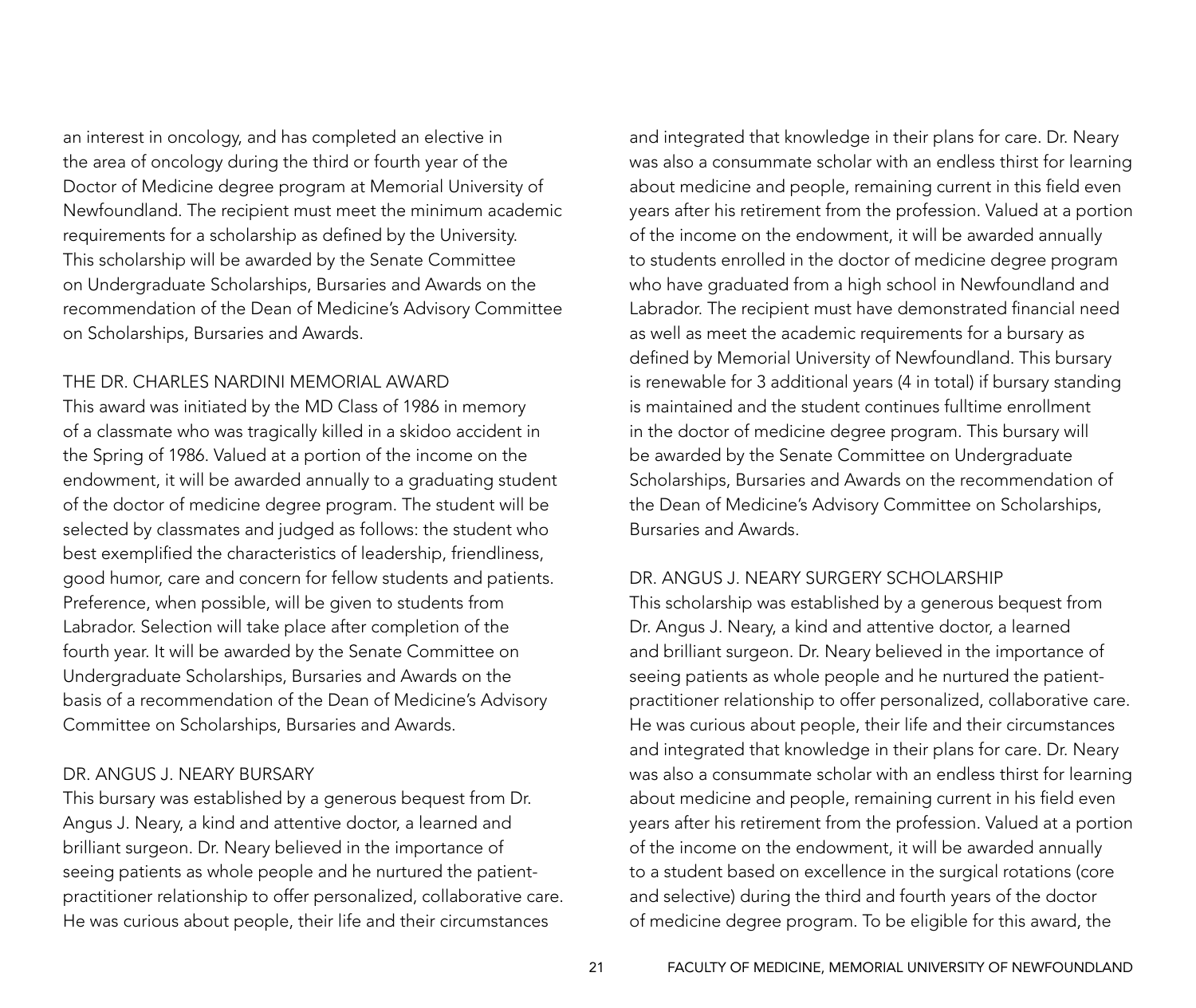student must have a confirmed surgery residency placement. The recipient must be in the fourth year of this program and meet the minimum academic requirements for a scholarship. This scholarship will be awarded by the Senate Committee on Undergraduate Scholarships, Bursaries and Awards on the recommendation of the Dean of Medicine's Advisory Committee on Scholarships, Bursaries and Awards.

### NEW BRUNSWICK MEDICAL SOCIETY STUDENT BURSARIES (By Application)

The NBMS, in partnership with the Canadian Medical Foundation (CMF), a charitable organization dedicated to the support of medical education in Canada and through the generosity of CMF's donor MD Management Limited, are providing bursaries to medical students from New Brunswick. The recipients must be from New Brunswick; be in a position of demonstrated financial need; and be a member of both the NBMS and the CMA. (Membership to be confirmed prior to pay out of the bursaries). The application deadline and announcement of recipients is December of any given year.

### THE NEWFOUNDLAND AND LABRADOR MEDICAL ASSOCIATION PRESIDENT'S SCHOLARSHIP

The Newfoundland and Labrador Medical Association will make available two Scholarships of \$1,000.00 each to students in their second year of medical studies. These Scholarships are intended to recognize potential interest in the organizational aspects of the profession of medicine as judged by the contribution made by the student to the governance of the medical school. While academic excellence is not the main criteria, recipients should be in good academic standing. The recipients should be identified to the Executive of the Association for approval upon

recommendation by the Dean of Medicine's Advisory Committee on Scholarships, Bursaries and Awards.

#### Dr. Chau Nguyen Bursary in Infectious Diseases

This bursary was established through donations from family, friends, colleagues and the widow of Dr. Chau Nguyen. Dr. Nguyen practiced as a clinical infectious disease specialist in St. John's for 10 years and was known for his commitment to his patients and to teaching. He was born in Hue, Central Vietnam, became one of the "the Vietnamese boat people" and arrived in Canada in 1975. While studying internal medicine at the University of Toronto, Dr. Nugyen developed a lifelong passion for clinical infectious diseases and tropical medicine. He was an assistant professor with the Faculty of Medicine, Memorial University and an adult infectious disease specialist at the Health Sciences Centre. Valued at a portion of the income on the endowment, the bursary will be awarded annually to either a student in the undergraduate medical education program or a resident in the postgraduate residency program who is taking a national or an international elective in infectious diseases. The elective must satisfy the Faculty of Medicine requirements in order to be eligible. Applicants must show interest in and a passion for a career in infectious diseases. The recipient must have demonstrated financial need. Undergraduate student recipients must also meet the minimum academic requirements for a bursary as defined by Memorial University of Newfoundland. This bursary will be awarded by the Senate Committee on Undergraduate Scholarships, Bursaries and Awards on the recommendation of the Dean of Medicine's Advisory Committee on Scholarships, Bursaries and Awards.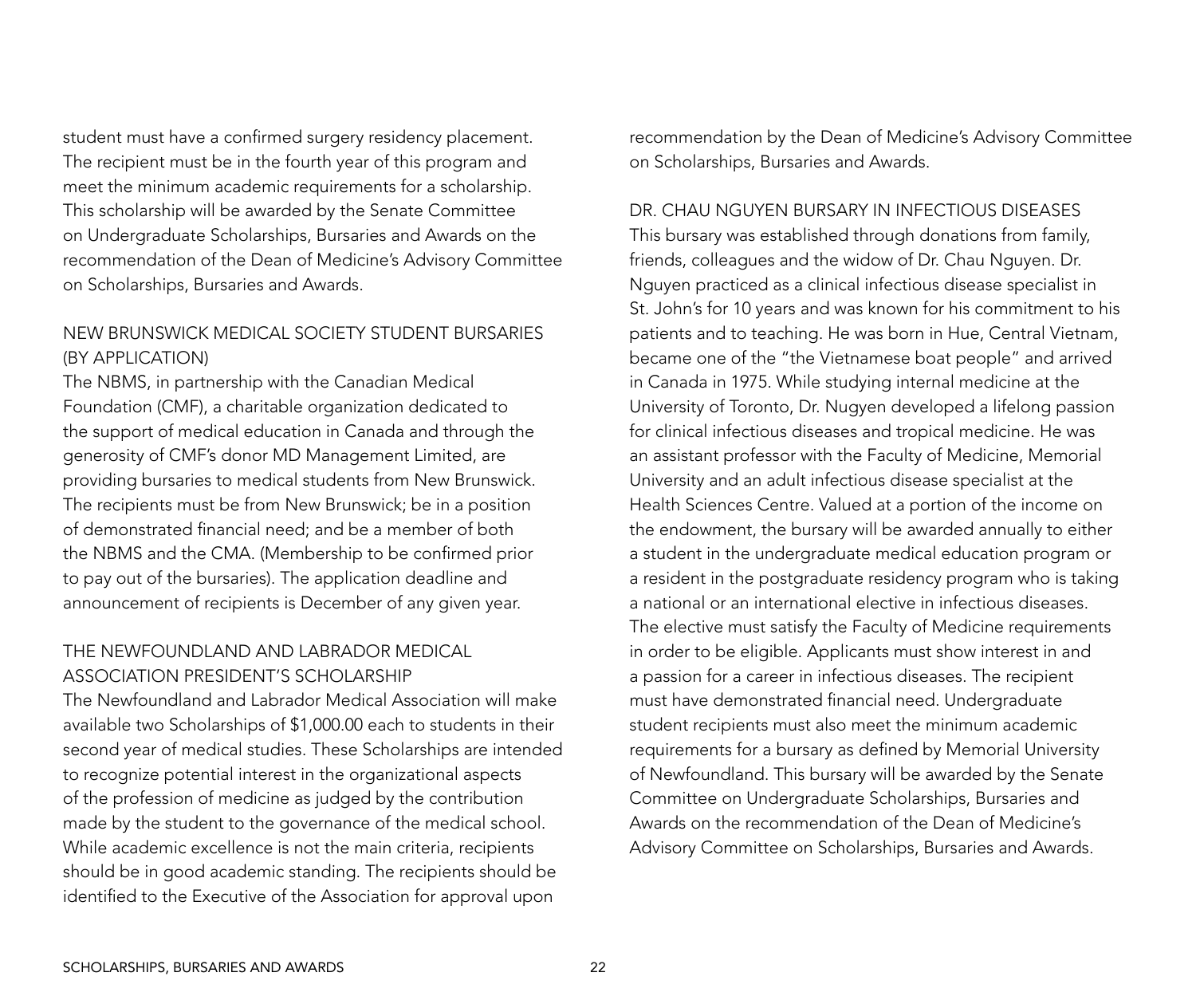#### NLMA BURSARY PROGRAM

The NLMA (Newfoundland and Labrador Medical Association) Bursary Program provides bursaries to medical students in Newfoundland and Labrador-funded seats at Memorial University's Faculty of Medicine. Bursaries are sponsored by the Physician's Legacy Foundation of Newfoundland and Labrador through NLMA member and corporate donations. Applicants must be in Newfoundland and Labrador-funded seats at Memorial University's Faculty of Medicine; members of NLMA and in a position of financial need. The Office of Student Affairs and Services, Faculty of Medicine, Memorial University reviews the applications and with the help of a committee and ranks the recipients in accordance with predetermined criteria. The Physicians' Legacy Foundation approves the final selection. Recipients are notified in April with their identities kept confidential.

#### THE DR. FRANCIS L. O'DEA SCHOLARSHIP

This scholarship is established to commemorate the memory and work of Dr. Francis L. O'Dea in the field of Obstetrics and Gynecology, and is valued at a portion of the income on the endowment. It is awarded annually to a student who excelled in the area of Obstetrics and Gynecology during the core rotations of the doctor of medicine degree program. The recipient must be in the fourth year of this program and meet the minimum academic requirements for a scholarship. The scholarship is awarded by the Senate Committee on Undergraduate Scholarships, Bursaries and Awards on the recommendation of the Dean of Medicine's Advisory Committee on Scholarships, Bursaries and Awards

#### THE PATHOLOGY PRIZE

This prize is awarded by the Pathology Department to the second-year student in the Faculty of Medicine whose performance in the General and Systems Pathology course is considered by the members of the Discipline of Pathology to be most distinguished. The prize was initiated in 1984 by the members of the Discipline in recognition of the distinguished contributions by Dr. S.N. Huang, a previous Chairman of the Discipline, to Pathology and to medical education at Memorial University of Newfoundland. The award is made by the Senate Committee on Undergraduate Scholarships, Bursaries and Awards on the recommendation of the Dean of Medicine's Advisory Committee on Scholarships, Bursaries and Awards.

MARY E. PEDERSEN, M.D. SCHOLARSHIP IN MEDICINE (5) This scholarship is made possible by a generous donation from Mary E. Pederson, B.Sc., B.Med.Sc., M.D., CCFP, ABFP, FAAF. Five scholarships, valued at \$1,000.00 each, will be awarded annually, based on scholarship standing, to second year undergraduate medical students at Memorial University of Newfoundland. They will be awarded by the Senate Committee on Undergraduate Scholarships, Bursaries and Awards on the recommendation of the Dean of Medicine's Advisory Committee on Scholarships, Bursaries and Awards.

### THE NATHAN GOFF PENNEY AND GRACE ROSAMUNDE PENNEY SCHOLARSHIP

This scholarship was established by a gift from the estate of Nathan Penney as a measure of his gratitude to the Faculty of Medicine for the care given to his wife, Grace. Valued at a portion of the income on the investment, it will be awarded annually to a student enrolled in the doctor of medicine degree program who meets the academic requirements for a scholarship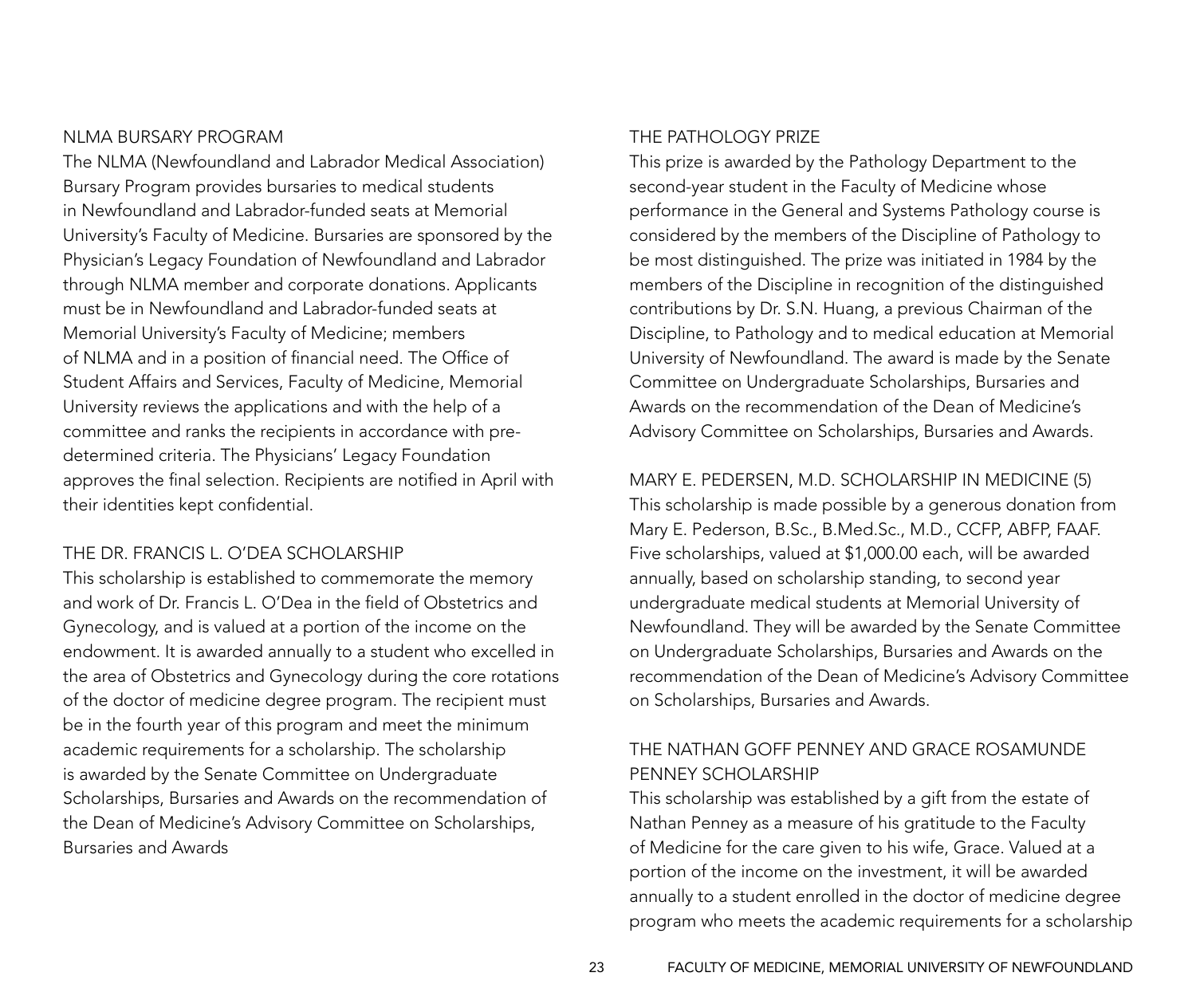as defined by the Faculty of Medicine, Memorial University of Newfoundland. This scholarship will be awarded by the Senate Committee on Undergraduate Scholarships, Bursaries and Awards on the recommendation of the Dean of Medicine's Advisory Committee on Scholarships, Bursaries and Awards.

#### THE WILLIAM AND FRANCES POUND SCHOLARSHIP

This scholarship is the result of a donation to the Opportunity Fund by Alumnus, Dr. Bernard Kai Fai So of Hong Kong. It is in recognition of the kindness and generosity shown to Dr. So by Mr. and Mrs. Pound during his years as a student at Memorial University of Newfoundland. Valued at a portion of the income on the endowment, it will be awarded annually to a student in the doctor of medicine degree program on the basis of scholarship standing. It will be awarded by the Senate Committee on Undergraduate Scholarships, Bursaries and Awards on the recommendation of the Dean of Medicine's Advisory Committee on Scholarships, Bursaries and Awards.

#### THE DR. CALVIN N. POWELL BURSARY IN MEDICINE

This bursary, which was established by Dr. Powell, will be awarded annually to a student entering the third year of medical studies at Memorial University of Newfoundland. This bursary is awarded on the basis of scholarship standing and demonstrated financial need. The recipient will hold no other concurrent award. The bursary will be awarded by the Senate Committee on Undergraduate Scholarships, Bursaries and Awards on the recommendation of the Dean of Medicine's Advisory Committee on Awards, Bursaries and Scholarships.

#### AWARD IN PSYCHIATRY

This award is made available by the Discipline of Psychiatry. It is awarded to the most outstanding student in the area of Psychiatry during the core rotations of the doctor of medicine degree program. Valued at \$500, it will be awarded annually. The recipient will be in the fourth year of this program and meet the minimum academic requirements for an award as defined by Memorial University of Newfoundland. This award will be granted by the Senate Committee on Undergraduate Scholarships, Bursaries and Awards on the recommendation of the Dean of Medicine's Advisory Committee on Scholarships, Bursaries and Awards.

#### THE DR. J. B. ROBERTS MEMORIAL SCHOLARSHIP

Friends and colleagues of the late Dr. J.B. Roberts have established this scholarship in his memory. It will be awarded annually to a student based on academic achievements during the second year of the doctor of medicine degree program. The recipient must be in the third year of this program and meet the minimum academic requirements for a scholarship. It will be awarded by the Senate Committee on Undergraduate Scholarships, Bursaries and Awards on the recommendation of the Dean of Medicine's Advisory Committee on Scholarships, Bursaries and Awards.

THE DR. HARRY ROBERTS SCHOLARSHIP IN MEDICINE This scholarship has been established through generous gifts from Elizabeth Drugs Limited and the family of the late Dr. Harry Roberts, a graduate of Memorial University College in 1931 and an early and ardent promoter of the medical school. This scholarship will be valued at a portion of the income on the endowment and will be awarded annually. In recognition of the contribution made to the community and to the medical profession by Dr. H. D. Roberts, the scholarship will be awarded upon completion of the doctor of medicine degree program to a student that has a strong academic

.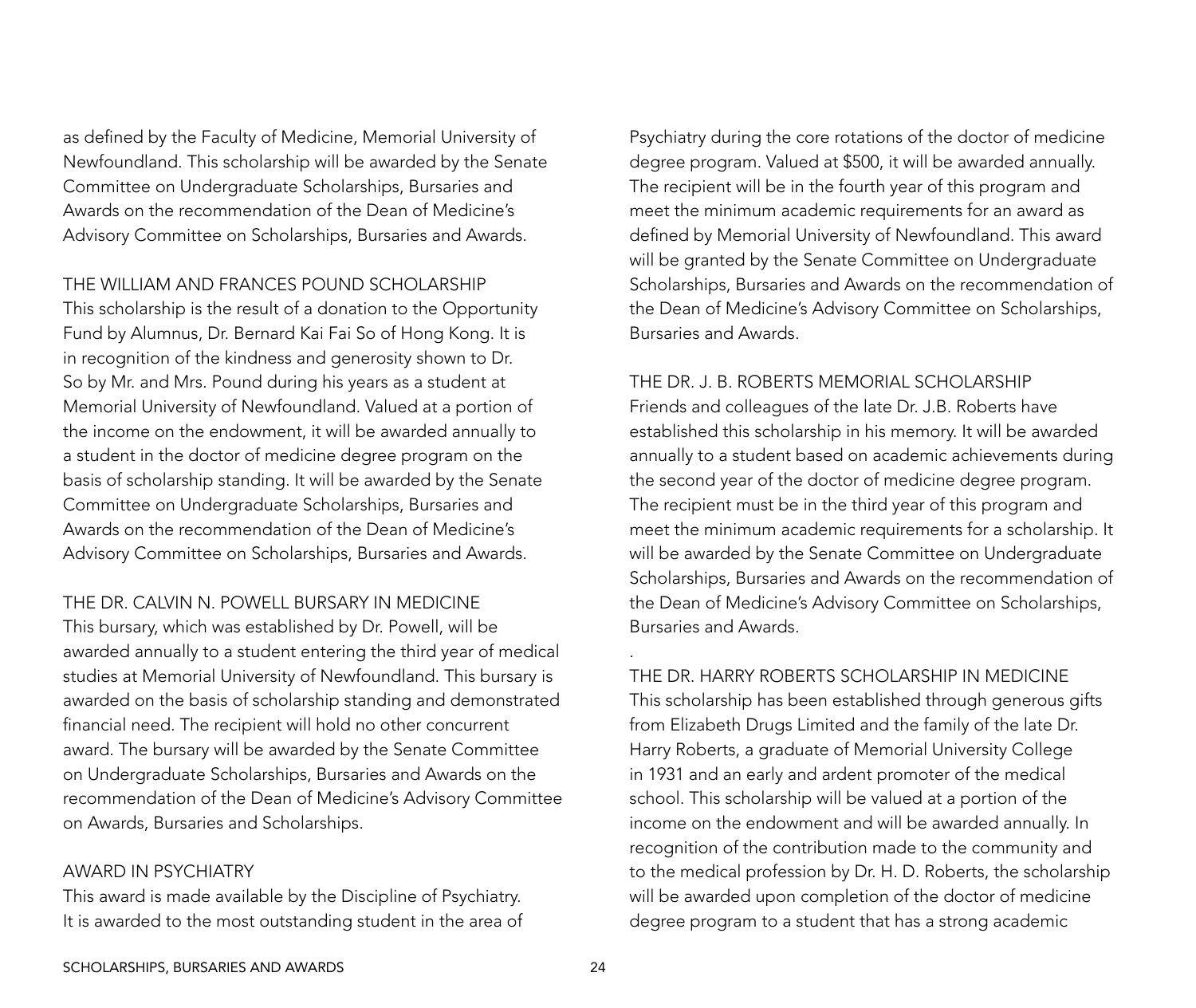record. The scholarship is awarded by the Senate Committee on Undergraduate Scholarships, Bursaries and Awards, based on the recommendation of the Dean of Medicine's Advisory Committee on Scholarships, Bursaries and Awards.

### THE DRS. JAMES AND LESLIE ROURKE DEAN'S CONVOCATION AWARD IN MEDICINE

This award has been established by a generous donation from Dr. James Rourke, who started as Dean of Medicine in 2004 and Dr. Leslie Rourke. The Award recipient will be the graduating medical student who has made an outstanding personal contribution to bettering the lives of others through volunteer work and humanitarian acts while maintaining high academic standing. Consideration will be given to students who have exhibited the following characteristics: altruism, thoughtfulness, kindness and compassion. The award is made by the Senate Committee on Undergraduate Scholarships, Bursaries and Awards, on a recommendation from the Dean, Faculty of Medicine. The Office of Student Affairs, Medicine will assist the Dean in his or her choice of an appropriate candidate.

#### THE RYAN family SCHOLARSHIP

This scholarship, established by Helen Ryan in memory of family members, Mary B.H., Thomas Sr., Thomas Jr. and Mary, is valued at a portion of the income on the endowment. Based on academic achievement it will be awarded annually to a student in the doctor of medicine program. Preference will be given to students who have demonstrated financial need. It will be awarded by the Senate Committee on Undergraduate Scholarships, Bursaries and Awards upon the recommendation of the Dean of Medicine's Advisory Committee on Scholarships, Bursaries and Awards.

#### THE DR. ROBERT B. SALTER AWARD

This scholarship was made available by Dr. Robert B. Salter, Professor and Head of Orthopedic Surgery at the University of Toronto. The scholarship has been established as the result of Dr. Salter's long association with the Grenfell Medical Mission of Northern Newfoundland and Labrador as well as his continuing academic interest in the Faculty of Medicine of Memorial University of Newfoundland. Valued at a portion of the income on the endowment, it is to be awarded annually to a student who, in the third year of the doctor of medicine program, in the opinion of the Faculty, has best exemplified the qualities of personal compassion and kindness toward patients – qualities that characterized the life of the late Sir Wilfred Grenfell. Preference will be given to students born in Newfoundland and Labrador. The recipient will be in the fourth year of this program and meet the minimum academic requirements for an award. The award is made by the Senate Committee on Scholarships, Bursaries and Awards on the recommendation of the Dean of Medicine's Advisory Committee on Scholarships, Bursaries and Awards.

### THE LAYTON AND THELMA SMALLWOOD BURSARY IN MEDICINE

The Layton and Thelma Smallwood Bursary in Medicine is endowed through a gift from the Smallwood Family (Cathy, Ray, Melissa, Amanda and Matthew). Layton and Thelma came from a modest background and grew up in rural Prince Edward Island. They were exceptionally hard workers and very generous members of their community. They believed that personal development through formal education, as well as the general acquisition of knowledge through informal means were critical to an individual's success and the attainment of many personal goals. Layton and Thelma Smallwood had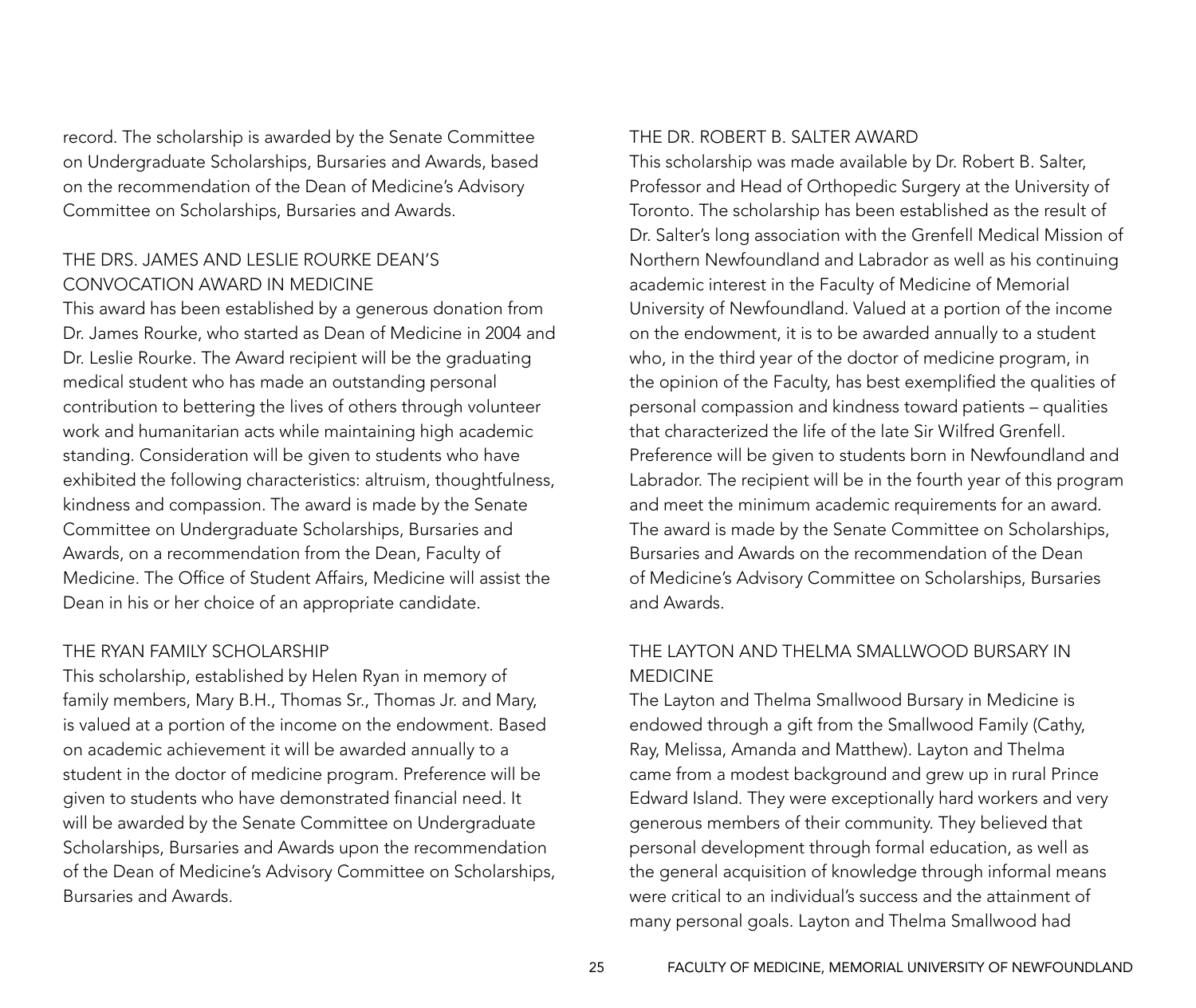a granddaughter who studied in the Faculty of Medicine, Memorial University of Newfoundland and it is therefore appropriate that their generosity and belief in education be honoured with a bursary in their name. Valued at a portion of the income on the endowment, the bursary will be awarded annually to a student who has completed either first or second year in the doctor of medicine degree program. The recipient must have demonstrated financial need and meet the minimum academic requirements for a bursary as defined by the University. This bursary will be awarded by the Senate Committee on Undergraduate Scholarships, Bursaries and Awards on the recommendation of the Dean of Medicine's Advisory Committee on Scholarships, Bursaries and Awards.

#### "IN THE SPIRIT OF GIVING" BURSARY

Valued at \$600 annually, this bursary will be awarded to a student enrolled in any year of the Doctor of Medicine (MD) program, Faculty of Medicine. Preference will be given to students who have completed one year of the program. The recipient will have demonstrated financial need and must meet the minimum academic requirements for a bursary as defined by Memorial University. This bursary is renewable for the completion of the MD program provided the student continues to meet the criteria of the bursary. The bursary will be awarded by the Senate Committee on Undergraduate Scholarships, Bursaries and Awards upon recommendation of the Dean of Medicine's Advisory Committee on Scholarships, Bursaries and Awards.

#### SOCIETY FOR ACADEMIC EMERGENCY MEDICINE

This award is made available to each medical school to select a senior medical student who has demonstrated excellence in the specialty of emergency medicine. Each medical school is limited to ONE recipient each year. The student will receive: 1) one year

subscription to the SAEM monthly journal, Academic Emergency Medicine 2) one year subscription to SAEM Newsletter 3) one year resident/medical student membership in SAEM 4) a certificate suitable for framing, personalized with the recipient's name and 5) all recipients will be noted in an article in the SAEM Newsletter that is distributed to the over 5,000 SAEM members. The award is made by the Dean's Advisory Committee on Scholarships, Bursaries and Awards.

### STUDENTSHIP IN PHYSICIAN AND MEDICAL STUDENT HEALTH AND WELL-BEING (By application)

The Studentship in Physician and Medical Student Health and Well-Being will provide an opportunity for a minimum of one month academic experience to research and conduct a project on some aspect of Physician Wellness in Medicine. The project may include scholarly research; program evaluation related to health and well-being in the medical profession; or the creation of literature or other art inspired by this theme. It will result in the creation of a deliverable outcome that may be suitable for peer review and presentation at a medical education meeting, conference, and/or suitable for submission for publication. An opportunity will be provided to the donor for viewing the output. Valued at \$3,000 it is open to all undergraduate medical students. Application forms are to be submitted to the Faculty of Medicine's Office of Student Affairs. This award will be granted by the Senate Committee on Undergraduate Scholarships, Bursaries and Awards on the recommendation of the Dean of Medicine's Advisory Committee on Scholarships, Bursaries and Awards.

#### PRIZE IN SURGERY

This award is made available by the Discipline of Surgery and is awarded to the student with the highest collective score on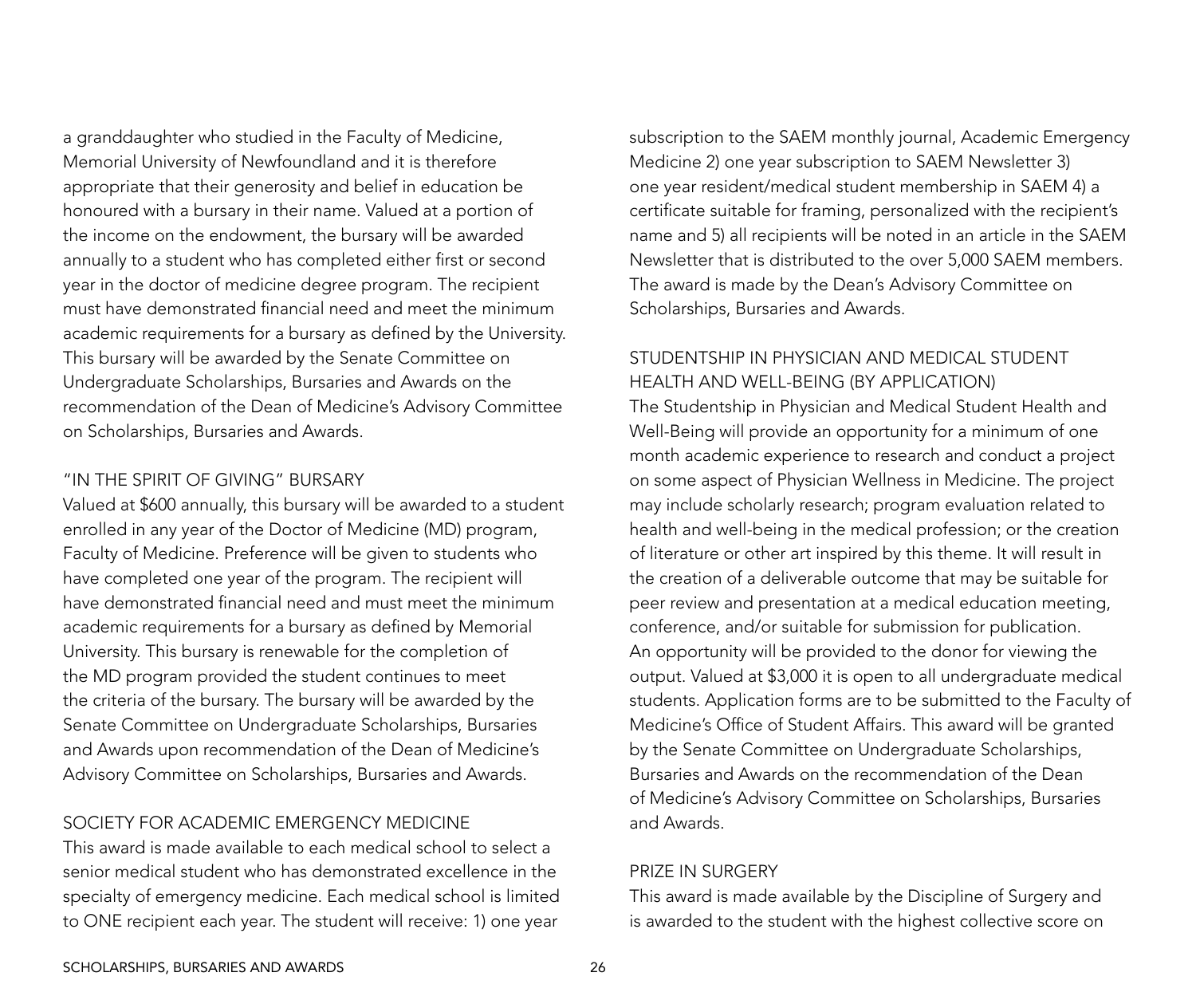surgery clerkship examinations and a recognizable performance on surgery clerkship ITER's. The award will be made by the Dean's Advisory Committee on Scholarships, Bursaries and Awards.

#### SURGERY PRIZE IN ANATOMY

This prize, valued at \$500.00, is awarded annually to a first year student who has obtained the highest grade in the Anatomy Course. The award is made by the Dean's Advisory Committee on Scholarships, Bursaries and Awards.

### THE TD INSURANCE MELOCHE MONNEX SCHOLARSHIP (By Application)

The TD Insurance Meloche Monnex Scholarship is awarded to students who demonstrate a commitment to achieving healthy work-life balance as well as promoting a culture of health and well-being among peer colleagues. Two scholarships valued at \$1,500.00 each, are awarded annually following a competition in the form of an essay of 500 words or less, meeting the following criteria: identify two aspects that you believe are essential to your own personal wellness and describe how you have worked to achieve them within yourself; and describe your contributions to medical student life and/or the broader community and how they contribute to the wellness of others. The scholarship is open to all undergraduate medical students. Selection is based on a recommendation made by the Student Affairs Wellness Committee.

### THE TEAM 1984 AWARD IN AUTISM EDUCATION AND RESEARCH

This award was established by donations from the Faculty of Medicine Class of 1984 and friends. Initiated by the fundraising efforts of Dr. Peter Bartlett and Dr. Richard Hu, the award aims to forward education and research in the area of Autism Spectrum Disorder and associated cognitive development. Valued at a portion of the income on the endowment, it will be awarded annually to a student in the doctor of medicine program who has a demonstrated interest in education or research in the area of Autism Spectrum Disorder or associated cognitive development. The recipient must meet the minimum academic requirements for an award. Applications are available from the Student Affairs Office, Faculty of Medicine. This award will be granted by the Senate Committee on Undergraduate Scholarships, Bursaries and Awards on the recommendation of the Dean of Medicine's Advisory Committee on Scholarships, Bursaries and Awards.

### THE TORONTO ALUMNI SCHOLARSHIP

This scholarship is being established through the fundraising efforts of the Toronto Alumni Branch of the Memorial University of Newfoundland Alumni Association. The scholarship, valued at a portion of the income on the investment, will be available to an undergraduate student, beyond first year, in any field of study who is a resident of Newfoundland and Labrador (a person who has maintained permanent resident in the province for a minimum of twelve months immediately prior to entering the University) and who demonstrates both academic excellence and leadership qualities. Based on scholarship standing it will be awarded by the Senate Committee on Undergraduate Scholarships, Bursaries and Awards on the recommendation of the Deputy Provost (Students) and Associate Vice-President (Academic) Undergraduate Studies.

#### UNIVERSITY MEDAL FOR ACADEMIC EXCELLENCE

The University Medal is awarded on the basis of academic excellence. The candidate will be judged to be an outstanding student throughout the four years of medical studies. The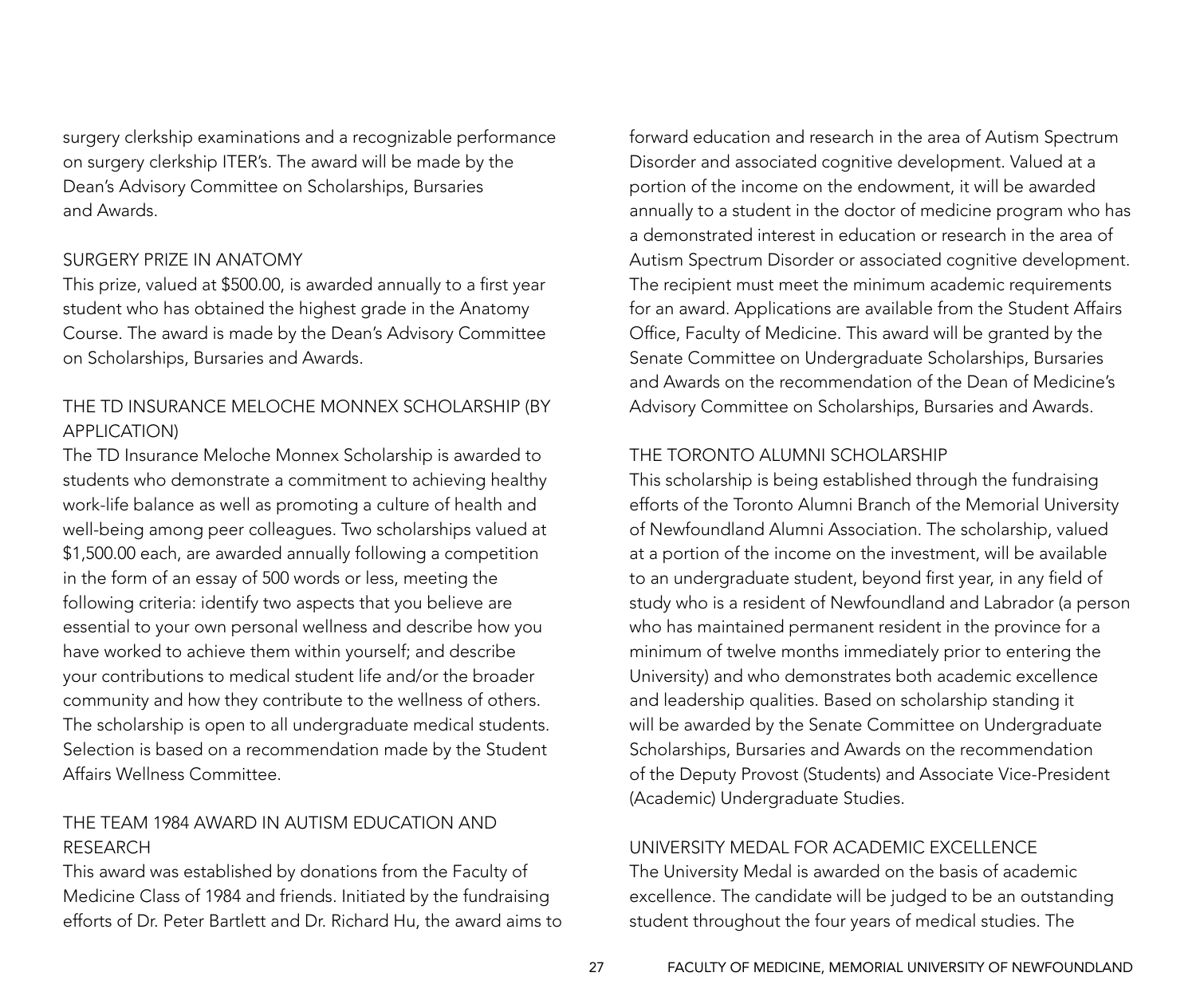award is made by the Senate Committee on Undergraduate Scholarships, Bursaries and Awards on the recommendation of the Dean of Medicine.

### THE WESTERN MEMORIAL REGIONAL HOSPITAL SCHOLARSHIP (By application)

This scholarship is derived from interest on funds invested by the medical staff of the Western Memorial Regional Hospital and is awarded annually to a student who is entering the third year of medical studies at Memorial University of Newfoundland. The recipient shall be a bona fide resident of that area served by the Western Memorial Regional Hospital and shall have high academic standing. The scholarship is awarded by the medical staff of Western Memorial Regional Hospital in consultation with the Dean of Medicine.

### THE DR. RONALD WHELAN CONVOCATION AWARD FOR COMPASSIONATE CARE IN MEDICINE

This Convocation Award was established by the family of Dr. Ronald Whelan. Dr. Whelan was an associate professor of Medicine (Radiology) at Memorial University of Newfoundland and is recognized for his lifetime contributions to teaching and leadership in the medical profession. He was Clinical Chief of Radiology at St. Clare's Mercy Hospital; President of the Newfoundland and Labrador Medical Association; President of the Canadian Medical Association; Member of the Board of the Canadian Medical Association; and Member of the Board of the Canada Foundation for Innovation. Valued at \$1,000, the award will be given annually to a graduating student from the doctor of medicine degree program who is from Newfoundland and Labrador and who has demonstrated outstanding compassion during the course of their medical education. The recipient will be selected based on faculty nominations demonstrating

a commitment to understanding the patient as a person, respecting the person as an individual, and showing compassion for their discomfort. The evidence for compassionate care will be shown through communication, empathy, and respect for each patient. The recipient must meet the minimum academic requirements for an award as defined by Memorial University of Newfoundland. This award will be granted by the Senate Committee on Undergraduate Scholarships, Bursaries and Awards on the recommendation of the Dean of Medicine's Advisory Committee on Scholarships, Bursaries and Awards.

#### THE MORRIS & GRAHAM WILANSKY MEMORIAL AWARD

This award has been established through a generous donation by family and friends of Morris and Graham Wilansky, in their memory. It will be awarded annually to the second-year medical student who has achieved highest academic excellence in the Neurosciences course. It will be awarded by the Senate Committee on Undergraduate Scholarships, Bursaries and Awards on the basis of a recommendation from the Dean, Faculty of Medicine.

#### THE DR. ROBERT W. YOUNG SCHOLARSHIP

This scholarship was established by a donation from The College of Physicians and Surgeons of Newfoundland and Labrador to honour Dr. Robert W. Young for his many years of service as Registrar with the College. Dr. Young served the College for thirty-eight years with an unwavering commitment to professional, compassionate, ethical, thoughtful and fair patient care for Newfoundlanders and Labradorians. Valued at a portion of the income on the endowment, it will be awarded annually to a student in the fourth year of the doctor of medicine program. To be considered for this scholarship, students would have been nominated by a faculty member. This nomination would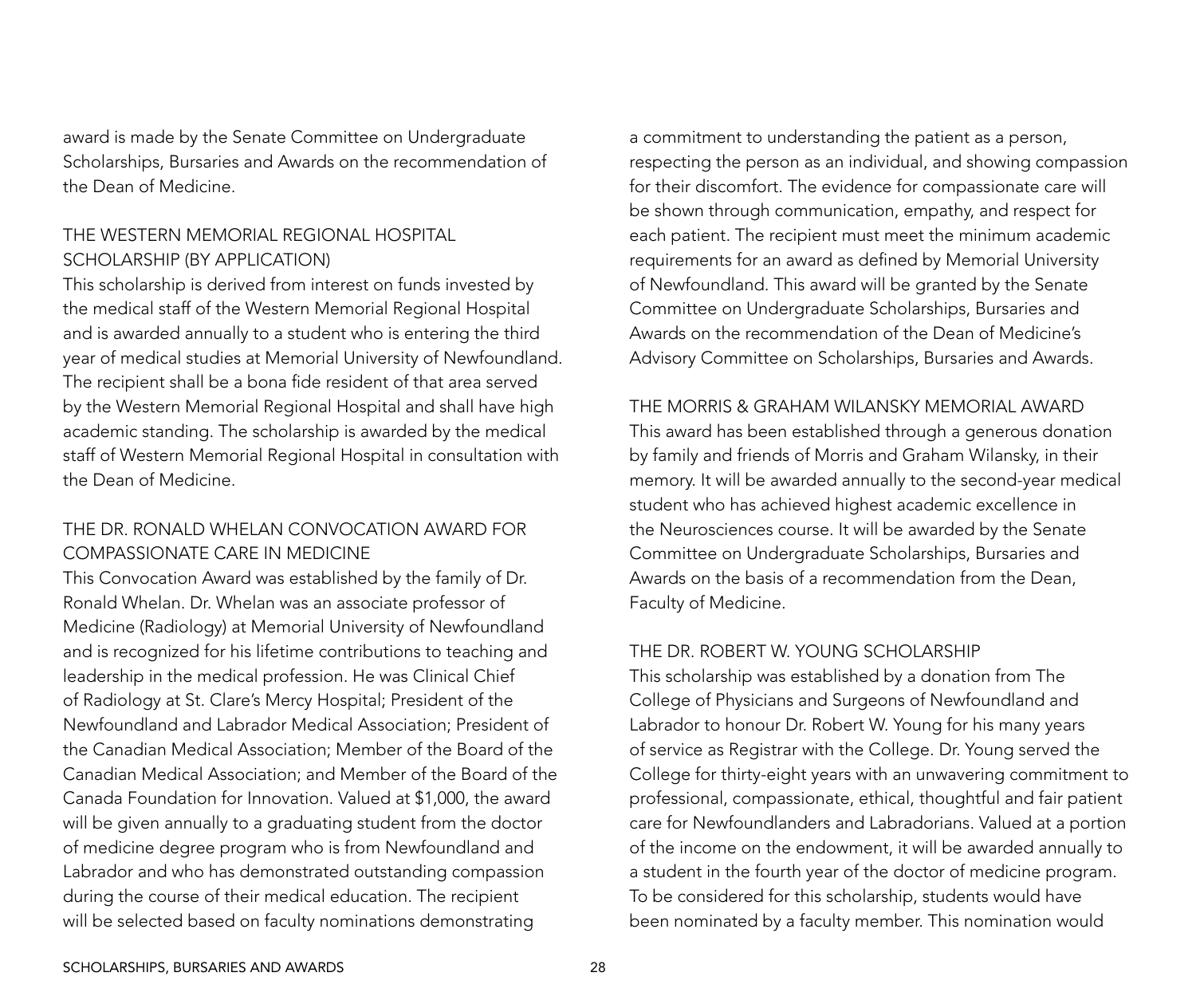demonstrate that the student exemplifies the characteristics of Dr. Young noted above. Selection will be based on the strength of the nomination and academic standing. Nominations are to be submitted to the Office of Student Affairs by September of the students' fourth year of the program. The recipient must meet the minimum academic requirements for a scholarship. This scholarship will be awarded by the Senate Committee on Undergraduate Scholarships, Bursaries and Awards on the recommendation of the Dean of Medicine's Advisory Committee on Scholarships, Bursaries and Awards.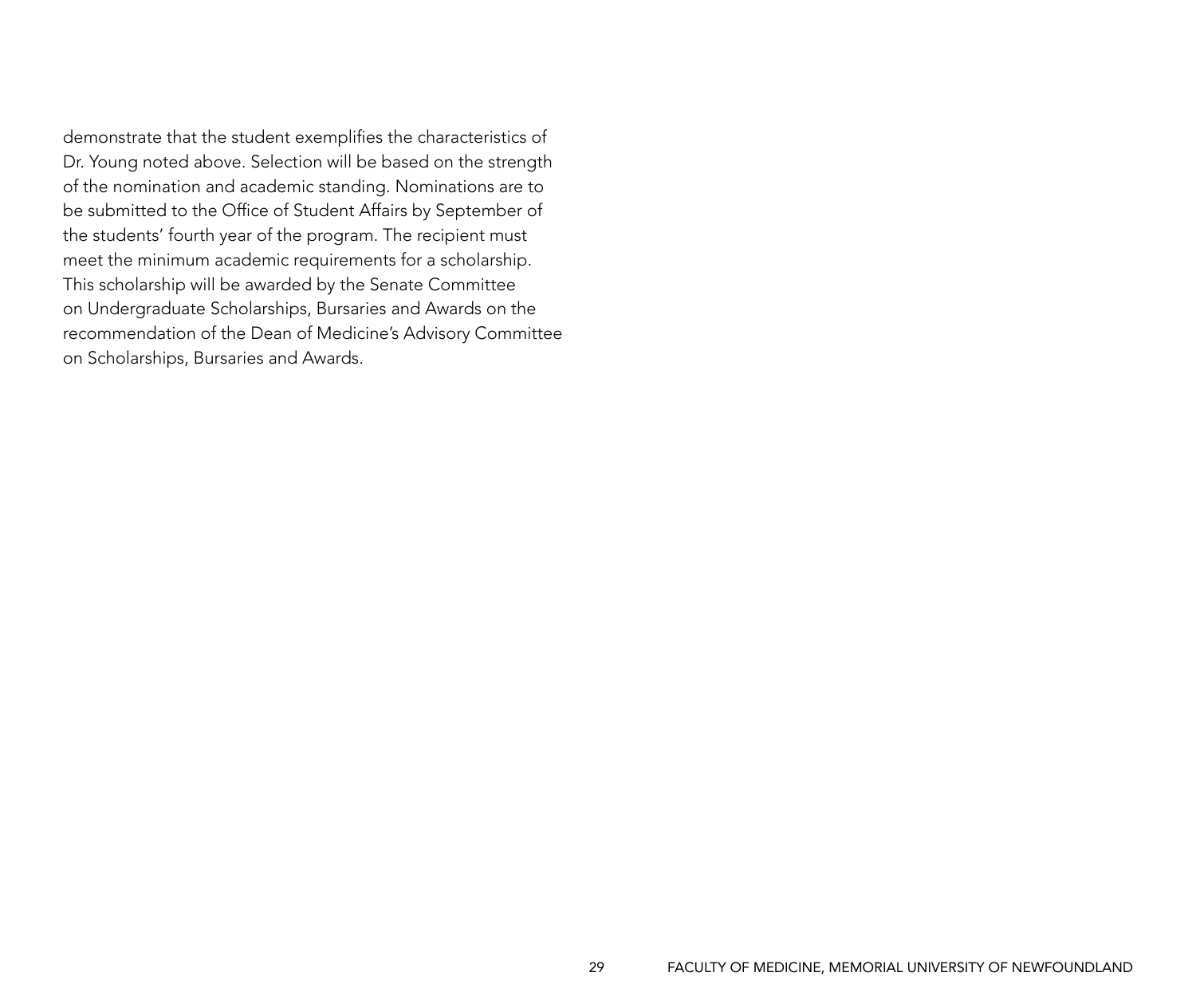### Index of Awards

### ENTRANCE SCHOLARSHIPS

| Dr. Peter and Mrs. Deborah Collingwood Scholarship in      |  |
|------------------------------------------------------------|--|
|                                                            |  |
| Dr. Abdalla M. Hanna Memorial Bursary in Medicine (The)  5 |  |
| Dr. Kevin Keough Medical Entrance Scholarship 5            |  |
| Gordon Mercer Rural Medicine Bursary (The) 5               |  |
| Darshan (Beeji) Wadhwa Memorial Scholarship in Medicine    |  |
|                                                            |  |

### scholarships, awards and bursaries

| Dr. Brian Gerard Adams Memorial Bursary Fund  6            |  |
|------------------------------------------------------------|--|
| Alcohol and Drug Dependency Commission Commemorative       |  |
|                                                            |  |
| Dr. Andrew Bagby Memorial Photography Award (The)7         |  |
| Dr. Andrew Bagby Scholarship (The)                         |  |
| Dr. Andrew Bagby and Son Zachary Andrew Memorial           |  |
|                                                            |  |
| Sandra Banner Student Award for Leadership (The) 7         |  |
|                                                            |  |
| Dr. William Bavington Rural/Community Visit Award  8       |  |
|                                                            |  |
| Canadian National Medical Student Research Symposium  9    |  |
|                                                            |  |
| Centenary of Responsible Government Scholarship  9         |  |
| Central Regional Integrated Health Authority and Dr. J. F. |  |
|                                                            |  |
|                                                            |  |
|                                                            |  |
| Christopher and Donna Cox Scholarship (The)  10            |  |
|                                                            |  |
|                                                            |  |
| Dean's Building a Healthy Tomorrow Awards (The) 11         |  |
| Craig L. Dobbin Bursary in Medicine (The)  11              |  |

| Wesley and Jeanne Drodge Award in Simulation (The) 12           |  |
|-----------------------------------------------------------------|--|
| Hunter W. Earle Memorial Scholarships in Medicine               |  |
|                                                                 |  |
| Dr. Harry W. Edstrom Scholarship in Medicine (The) 12           |  |
| Isidor Epstein Memorial Scholarship (The) 12                    |  |
| Faculty of Medicine Opportunity Fund Scholarship (The)  13      |  |
| Faculty of Medicine Student Travel Award (The)  13              |  |
| Frank & Pat Fagan Family Scholarship for Academic               |  |
| Excellence and Community Leadership (The)  13                   |  |
| Dr. Richard Fagan Medical Students' Society Travel Award in     |  |
|                                                                 |  |
| Dr. Richard Fagan Memorial Scholarship in Orthopedics           |  |
|                                                                 |  |
|                                                                 |  |
| Dr. Bruce A. Fraser Award for International Electives (The)  15 |  |
| Dr. Henry Gault Memorial Scholarship (The) 15                   |  |
|                                                                 |  |
| Dr. Peter Grant Memorial Scholarship (The) 15                   |  |
| Dr. Bob Green Memorial Award in Medicine (The) 16               |  |
| Dr. Wulf Grobin Memorial Scholarship in Medicine (The)  16      |  |
| Eileen (O'Rourke) Gronich Scholarship in Medicine (The)  16     |  |
| Donald and Elizabeth Hillman Awards in Pediatrics (The)  17     |  |
| Dr. Laura Hiscock Memorial Bursary (The) 17                     |  |
| Mary Honeygold Scholarship/Bursary (The) 17                     |  |
|                                                                 |  |
|                                                                 |  |
|                                                                 |  |
| Dr. J. H. King Memorial Scholarship in Medicine (The) 18        |  |
| Nicole Michelle Lane Cancer Research Scholarship (The)  18      |  |
| Dr. Janice E. Lessard Scholarship in Geriatric Medicine         |  |
|                                                                 |  |
| Noah Curtis Godwin Lloyd Student Award (The) 18                 |  |
|                                                                 |  |
|                                                                 |  |
| Medical Practice Associates Scholarship for Academic            |  |
|                                                                 |  |
| Medical School Essay Undergraduate Award (The) 19               |  |
|                                                                 |  |
|                                                                 |  |